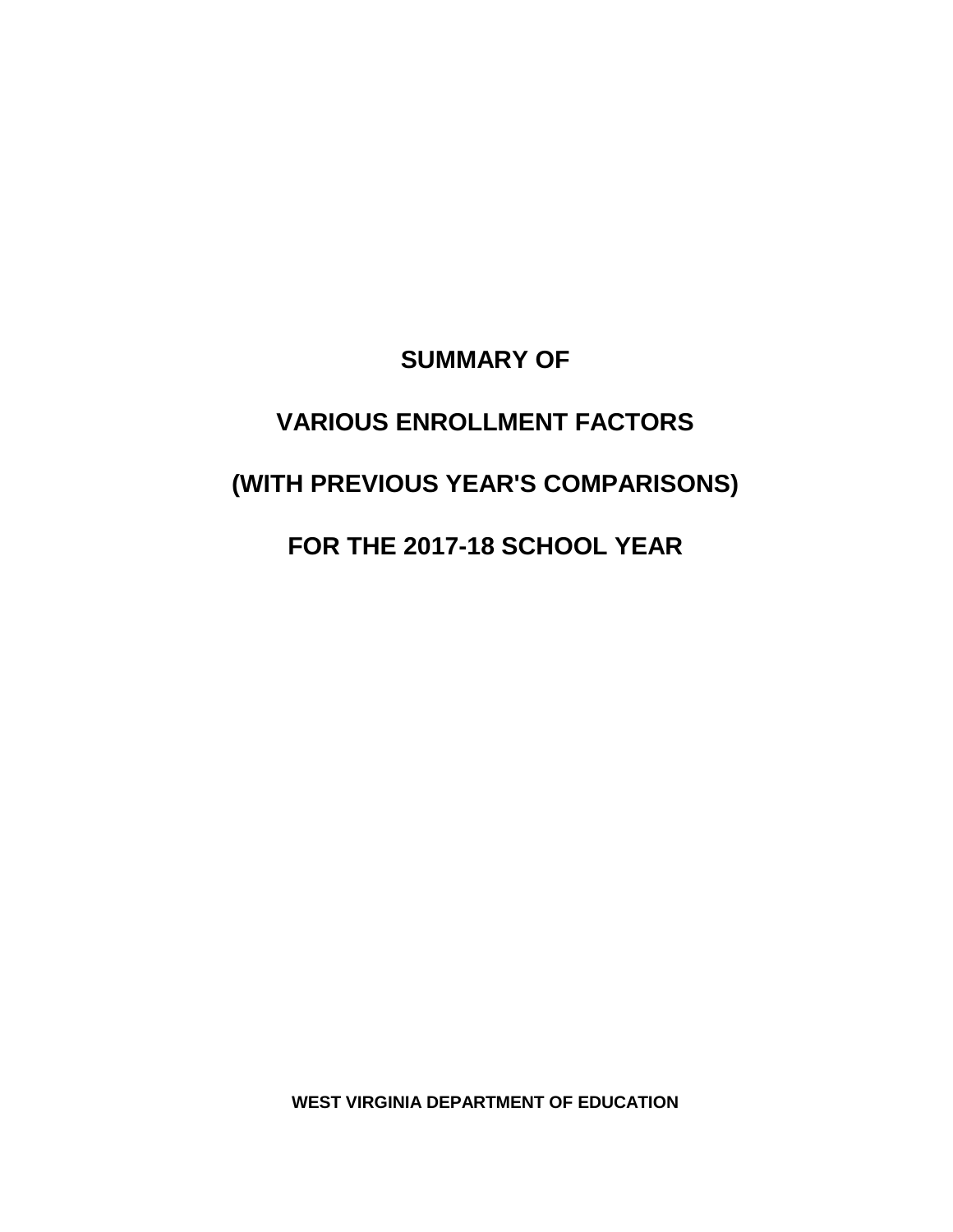|                   |            | Early Childhood Headcount |                               | Early Childhood FTE |                  |                       |  |
|-------------------|------------|---------------------------|-------------------------------|---------------------|------------------|-----------------------|--|
| County            | 2016-17    | 2017-18                   | Increase/<br>Decrease         | 2016-17             | 2017-18          | Increase/<br>Decrease |  |
| Barbour           | 135        | 137                       | $\overline{\mathbf{c}}$       | 132.25              | 136.50           | 4.25                  |  |
| <b>Berkeley</b>   | 879        | 989                       | 110                           | 852.42              | 958.09           | 105.67                |  |
| Boone             | 193        | 202                       | 9                             | 193.00              | 202.00           | 9.00                  |  |
| <b>Braxton</b>    | 126        | 118                       | (8)                           | 122.52              | 117.10           | (5.42)                |  |
| <b>Brooke</b>     | 112        | 129                       | 17                            | 111.06              | 129.00           | 17.94                 |  |
| Cabell            | 775        | 806                       | 31                            | 758.40              | 777.20           | 18.80                 |  |
| Calhoun           | 67         | 71                        | 4                             | 65.10               | 70.32            | 5.22                  |  |
| Clay              | 115        | 112                       | (3)                           | 115.00              | 112.00           | (3.00)                |  |
| Doddridge         | 68         | 70                        | $\overline{2}$                | 66.00               | 70.00            | 4.00                  |  |
| Fayette           | 343        | 333                       | (10)                          | 343.00              | 333.00           | (10.00)               |  |
| Gilmer            | 55         | 41                        | (14)                          | 53.50               | 41.00            | (12.50)               |  |
| Grant             | 89         | 94                        | 5                             | 84.18               | 93.02            | 8.84                  |  |
| Greenbrier        | 232        | 250                       | 18                            | 229.08              | 250.00           | 20.92                 |  |
| Hampshire         | 131        | 153                       | 22                            | 130.02              | 149.40           | 19.38                 |  |
| Hancock           | 220        | 235                       | 15                            | 220.00              | 235.00           | 15.00                 |  |
| Hardy             | 144        | 142                       | (2)                           | 138.14              | 129.52           | (8.62)                |  |
| Harrison          | 578        | 610                       | 32                            | 564.24              | 579.32           | 15.08                 |  |
| Jackson           | 269        | 267                       | (2)                           | 260.00              | 258.57           | (1.43)                |  |
| Jefferson         | 336        | 336                       | $\overline{\phantom{a}}$      | 316.71              | 316.33           | (0.38)                |  |
| Kanawha           | 1,379      | 1,388                     | 9                             | 1,379.00            | 1,388.00         | 9.00                  |  |
| Lewis             | 140        | 159                       | 19                            | 137.77              | 159.00           | 21.23                 |  |
| Lincoln           | 214        | 226                       | 12                            | 201.45              | 222.14           | 20.69                 |  |
| Logan             | 315        | 300                       | (15)                          | 313.04              | 299.02           | (14.02)               |  |
| Marion            | 485        | 480                       | (5)                           | 478.35              | 478.04           | (0.31)                |  |
| Marshall          | 262        | 268                       | 6                             | 250.52              | 259.26           | 8.74                  |  |
|                   |            |                           |                               |                     |                  |                       |  |
| Mason<br>McDowell | 253<br>195 | 279<br>171                | 26                            | 251.50<br>195.00    | 279.00<br>171.00 | 27.50                 |  |
|                   | 510        | 514                       | (24)                          | 493.44              | 487.98           | (24.00)               |  |
| Mercer<br>Mineral | 262        | 262                       | 4<br>$\overline{\phantom{a}}$ | 247.43              | 253.33           | (5.46)<br>5.90        |  |
| Mingo             | 254        | 233                       | (21)                          | 253.15              | 233.00           | (20.15)               |  |
|                   |            |                           |                               |                     |                  |                       |  |
| Monongalia        | 719        | 720                       | $\mathbf{1}$                  | 706.30              | 717.06           | 10.76                 |  |
| Monroe            | 126        | 108                       | (18)                          | 121.20              | 102.90           | (18.30)               |  |
| Morgan            | 115        | 108                       | (7)                           | 113.05              | 107.30           | (5.75)                |  |
| Nicholas          | 211        | 183                       | (28)                          | 191.08              | 179.40           | (11.68)               |  |
| Ohio              | 336        | 289                       | (47)                          | 301.40              | 288.50           | (12.90)               |  |
| Pendleton         | 68         | 59                        | (9)                           | 68.00               | 57.06            | (10.94)               |  |
| Pleasants         | 62         | 73                        | 11                            | 60.03               | 73.00            | 12.97                 |  |
| Pocahontas        | 58         | 63                        | 5                             | 58.00               | 63.00            | 5.00                  |  |
| Preston           | 249        | 260                       | 11                            | 238.21              | 258.04           | 19.83                 |  |
| Putnam            | 427        | 450                       | 23                            | 427.00              | 450.00           | 23.00                 |  |
| Raleigh           | 739        | 691                       | (48)                          | 718.58              | 673.38           | (45.20)               |  |
| Randolph          | 228        | 215                       | (13)                          | 217.28              | 205.23           | (12.05)               |  |
| Ritchie           | 102        | 106                       | 4                             | 92.50               | 94.12            | 1.62                  |  |
| Roane             | 117        | 96                        | (21)                          | 114.06              | 95.02            | (19.04)               |  |
| Summers           | 78         | 86                        | 8                             | 78.00               | 86.00            | 8.00                  |  |
| Taylor            | 149        | 143                       | (6)                           | 141.78              | 141.04           | (0.74)                |  |
| Tucker            | 55         | 69                        | 14                            | 53.04               | 69.00            | 15.96                 |  |
| Tyler             | 89         | 91                        | $\overline{\mathbf{c}}$       | 82.70               | 90.10            | 7.40                  |  |
| Upshur            | 194        | 216                       | 22                            | 186.18              | 216.00           | 29.82                 |  |
| Wayne             | 401        | 431                       | 30                            | 388.13              | 418.13           | 30.00                 |  |
| Webster           | 91         | 69                        | (22)                          | 91.00               | 69.00            | (22.00)               |  |
| Wetzel            | 141        | 151                       | 10                            | 135.96              | 151.00           | 15.04                 |  |
| Wirt              | 62         | 63                        | $\mathbf{1}$                  | 60.04               | 61.86            | 1.82                  |  |
| Wood              | 711        | 665                       | (46)                          | 683.62              | 647.27           | (36.35)               |  |
| Wyoming           | 276        | 252                       | (24)                          | 276.00              | 252.00           | (24.00)               |  |
|                   |            |                           |                               |                     |                  |                       |  |
| Total             | 14,940     | 15,032                    | 92                            | 14,558.41           | 14,752.55        | 194.14                |  |

OSF

12/05/17

Enrollment Factor Comparisons 18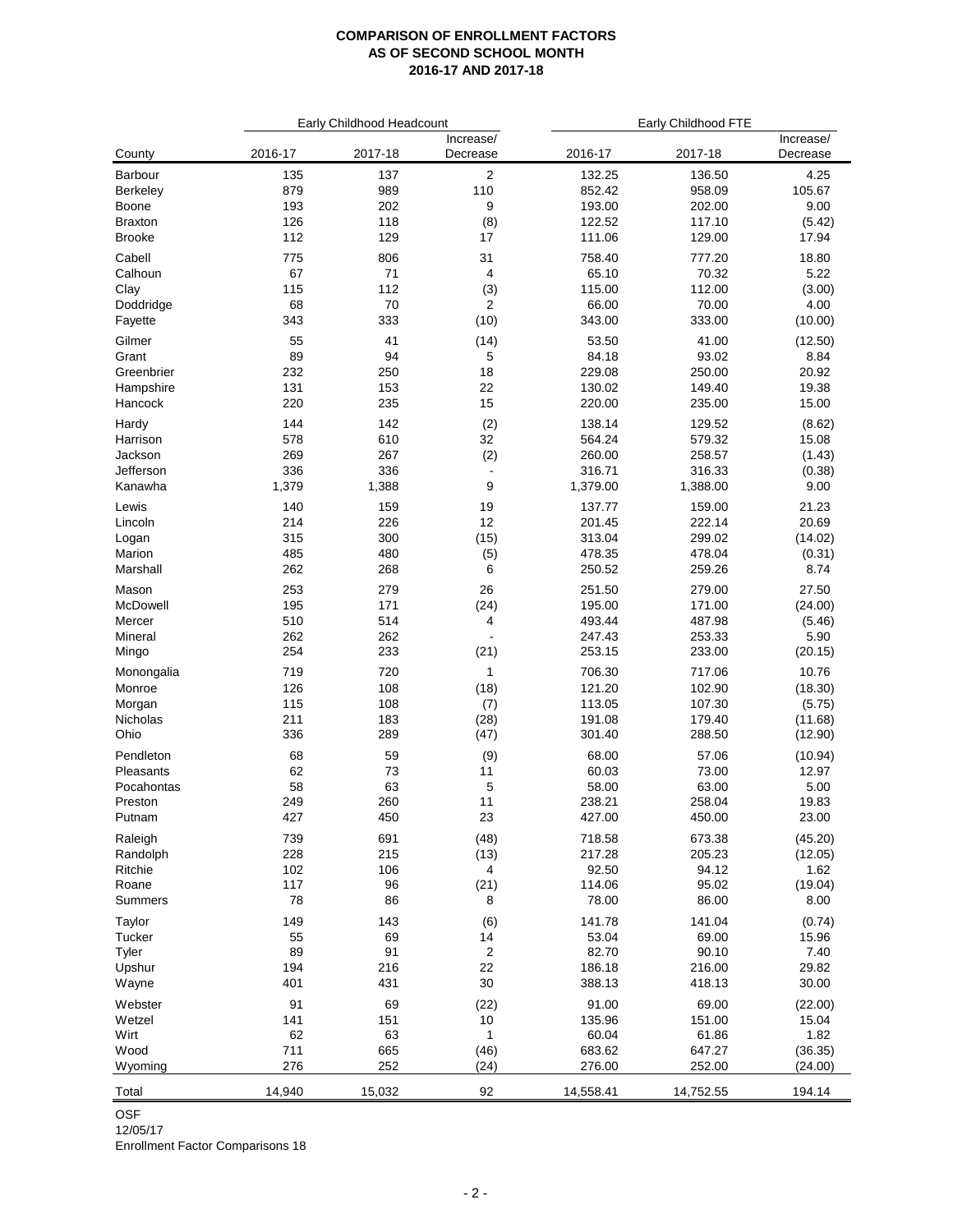|                 |         | Kindergarten (5 Year Olds) Headcount |                          | Kindergarten (5 Year Olds) FTE |           |                       |  |
|-----------------|---------|--------------------------------------|--------------------------|--------------------------------|-----------|-----------------------|--|
| County          | 2016-17 | 2017-18                              | Increase/<br>Decrease    | 2016-17                        | 2017-18   | Increase/<br>Decrease |  |
| Barbour         | 167     | 173                                  | 6                        | 167.00                         | 173.00    | 6.00                  |  |
| Berkeley        | 1,359   | 1,348                                | (11)                     | 1,359.00                       | 1,348.00  | (11.00)               |  |
| Boone           | 289     | 235                                  | (54)                     | 289.00                         | 235.00    | (54.00)               |  |
| <b>Braxton</b>  | 149     | 153                                  | 4                        | 149.00                         | 153.00    | 4.00                  |  |
| <b>Brooke</b>   | 208     | 187                                  | (21)                     | 208.00                         | 187.00    | (21.00)               |  |
| Cabell          | 938     | 962                                  | 24                       | 938.00                         | 962.00    | 24.00                 |  |
| Calhoun         | 88      | 74                                   | (14)                     | 88.00                          | 74.00     | (14.00)               |  |
| Clay            | 136     | 111                                  | (25)                     | 136.00                         | 111.00    | (25.00)               |  |
| Doddridge       | 84      | 73                                   | (11)                     | 84.00                          | 73.00     | (11.00)               |  |
| Fayette         | 469     | 463                                  | (6)                      | 469.00                         | 463.00    | (6.00)                |  |
| Gilmer          | 65      | 58                                   | (7)                      | 65.00                          | 58.00     | (7.00)                |  |
| Grant           | 106     | 106                                  | $\overline{\phantom{a}}$ | 106.00                         | 106.00    |                       |  |
| Greenbrier      | 342     | 328                                  | (14)                     | 342.00                         | 328.00    | (14.00)               |  |
| Hampshire       | 221     | 215                                  | (6)                      | 221.00                         | 215.00    | (6.00)                |  |
| Hancock         | 261     | 276                                  | 15                       | 261.00                         | 276.00    | 15.00                 |  |
| Hardy           | 190     | 183                                  | (7)                      | 190.00                         | 183.00    | (7.00)                |  |
| Harrison        | 776     | 766                                  | (10)                     | 776.00                         | 766.00    | (10.00)               |  |
| Jackson         | 312     | 321                                  | 9                        | 312.00                         | 321.00    | 9.00                  |  |
| Jefferson       | 661     | 657                                  | (4)                      | 661.00                         | 657.00    | (4.00)                |  |
| Kanawha         | 1,866   | 1,863                                | (3)                      | 1,866.00                       | 1,863.00  | (3.00)                |  |
| Lewis           | 196     | 175                                  |                          | 196.00                         | 175.00    | (21.00)               |  |
| Lincoln         | 279     | 248                                  | (21)<br>(31)             | 279.00                         | 248.00    | (31.00)               |  |
|                 | 420     | 398                                  | (22)                     | 420.00                         | 398.00    | (22.00)               |  |
| Logan<br>Marion | 611     | 602                                  | (9)                      | 611.00                         | 602.00    | (9.00)                |  |
| Marshall        | 372     | 368                                  | (4)                      | 372.00                         | 368.00    | (4.00)                |  |
|                 |         |                                      |                          |                                |           |                       |  |
| Mason           | 281     | 311                                  | 30                       | 281.00                         | 311.00    | 30.00                 |  |
| McDowell        | 234     | 221                                  | (13)                     | 234.00                         | 221.00    | (13.00)               |  |
| Mercer          | 716     | 671                                  | (45)                     | 716.00                         | 671.00    | (45.00)               |  |
| Mineral         | 298     | 321                                  | 23                       | 297.50                         | 321.00    | 23.50                 |  |
| Mingo           | 340     | 332                                  | (8)                      | 340.00                         | 332.00    | (8.00)                |  |
| Monongalia      | 886     | 871                                  | (15)                     | 886.00                         | 871.00    | (15.00)               |  |
| Monroe          | 127     | 124                                  | (3)                      | 127.00                         | 124.00    | (3.00)                |  |
| Morgan          | 138     | 171                                  | 33                       | 138.00                         | 171.00    | 33.00                 |  |
| Nicholas        | 290     | 273                                  | (17)                     | 290.00                         | 272.10    | (17.90)               |  |
| Ohio            | 413     | 429                                  | 16                       | 413.00                         | 429.00    | 16.00                 |  |
| Pendleton       | 65      | 72                                   | 7                        | 65.00                          | 72.00     | 7.00                  |  |
| Pleasants       | 76      | 70                                   | (6)                      | 76.00                          | 70.00     | (6.00)                |  |
| Pocahontas      | 71      | $77 \,$                              | 6                        | 71.00                          | 77.00     | 6.00                  |  |
| Preston         | 356     | 324                                  | (32)                     | 356.00                         | 324.00    | (32.00)               |  |
| Putnam          | 663     | 643                                  | (20)                     | 663.00                         | 643.00    | (20.00)               |  |
| Raleigh         | 940     | 849                                  | (91)                     | 940.00                         | 849.00    | (91.00)               |  |
| Randolph        | 307     | 337                                  | $30\,$                   | 307.00                         | 337.00    | 30.00                 |  |
| Ritchie         | 88      | 92                                   | 4                        | 88.00                          | 92.00     | 4.00                  |  |
| Roane           | 159     | 172                                  | 13                       | 159.00                         | 172.00    | 13.00                 |  |
| Summers         | 125     | 80                                   | (45)                     | 125.00                         | 80.00     | (45.00)               |  |
| Taylor          | 200     | 183                                  | (17)                     | 200.00                         | 183.00    | (17.00)               |  |
| Tucker          | 65      | 80                                   | 15                       | 65.00                          | 80.00     | 15.00                 |  |
| Tyler           | 84      | 101                                  | 17                       | 84.00                          | 101.00    | 17.00                 |  |
| Upshur          | 259     | 275                                  | 16                       | 259.00                         | 275.00    | 16.00                 |  |
| Wayne           | 507     | 491                                  | (16)                     | 507.00                         | 491.00    | (16.00)               |  |
| Webster         | 100     | 109                                  | 9                        | 100.00                         | 109.00    | 9.00                  |  |
| Wetzel          | 200     | 188                                  | (12)                     | 200.00                         | 188.00    | (12.00)               |  |
| Wirt            | 79      | 74                                   | (5)                      | 79.00                          | 74.00     | (5.00)                |  |
| Wood            | 926     | 911                                  | (15)                     | 926.00                         | 911.00    | (15.00)               |  |
| Wyoming         | 305     | 324                                  | 19                       | 305.00                         | 324.00    | 19.00                 |  |
|                 |         |                                      |                          |                                |           |                       |  |
| Total           | 19,863  | 19,519                               | (344)                    | 19,862.50                      | 19,518.10 | (344.40)              |  |

OSF

12/05/17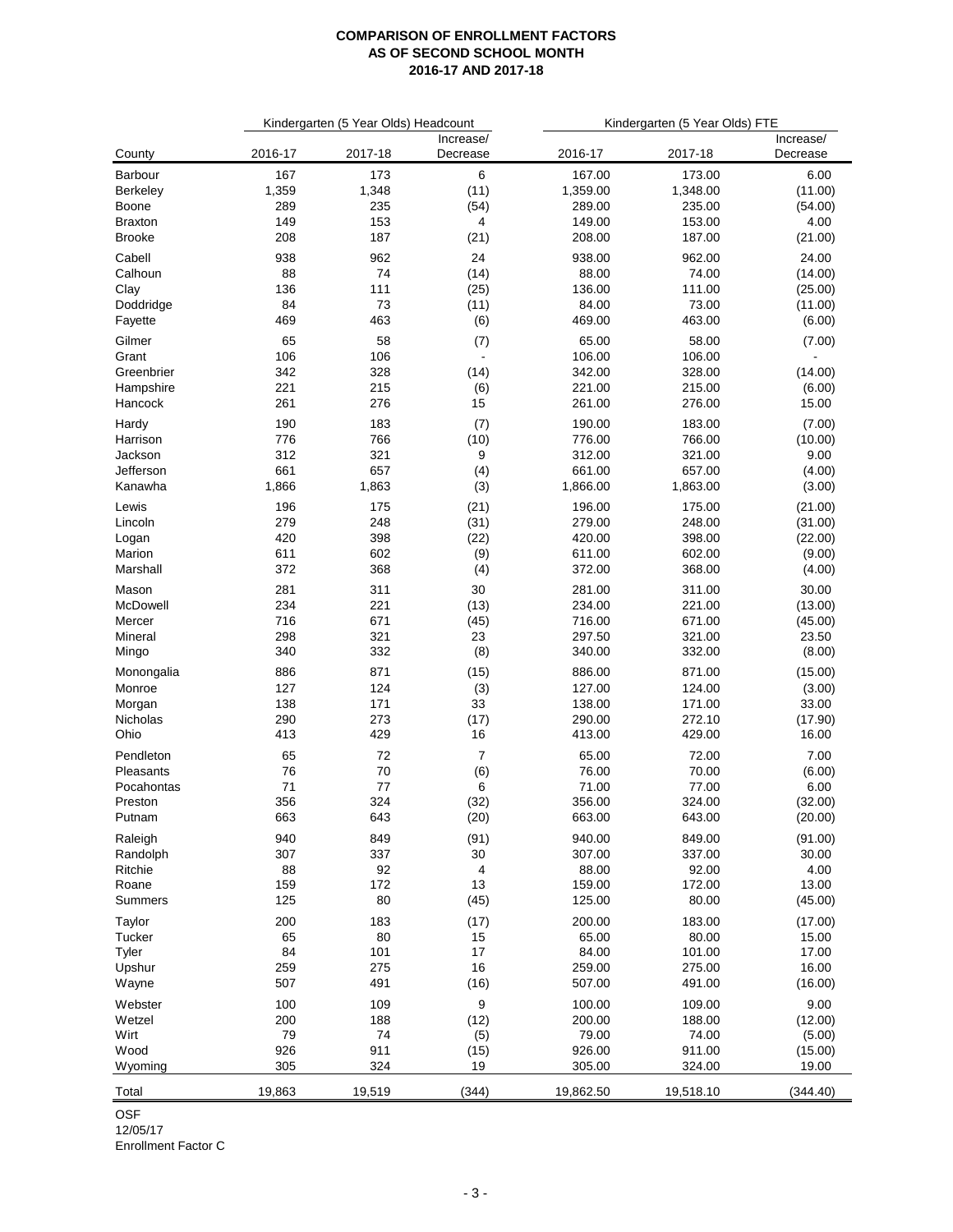|                     |                 | Grades 1 - 8 Headcount |                       |                      | Grades 1 -8 FTE      |                       |
|---------------------|-----------------|------------------------|-----------------------|----------------------|----------------------|-----------------------|
| County              | 2016-17         | 2017-18                | Increase/<br>Decrease | 2016-17              | 2017-18              | Increase/<br>Decrease |
| Barbour             | 1,373           | 1,378                  | 5                     | 1,373.00             | 1,378.00             | 5.00                  |
| <b>Berkeley</b>     | 11,281          | 11,353                 | 72                    | 11,272.55            | 11,340.59            | 68.04                 |
| Boone               | 2,460           | 2,342                  | (118)                 | 2,460.00             | 2,342.00             | (118.00)              |
| <b>Braxton</b>      | 1,193           | 1,179                  | (14)                  | 1,193.00             | 1,179.00             | (14.00)               |
| <b>Brooke</b>       | 1,733           | 1,692                  | (41)                  | 1,733.00             | 1,692.00             | (41.00)               |
| Cabell              | 7,495           | 7,330                  | (165)                 | 7,486.43             | 7,327.38             | (159.05)              |
| Calhoun             | 593             | 575                    | (18)                  | 593.00               | 575.00               | (18.00)               |
| Clay                | 1,165           | 1,152                  | (13)                  | 1,165.00             | 1,152.00             | (13.00)               |
| Doddridge           | 677             | 668                    | (9)                   | 677.00               | 668.00               | (9.00)                |
| Fayette             | 3,783           | 3,697                  | (86)                  | 3,783.00             | 3,697.00             | (86.00)               |
| Gilmer              | 458             | 470                    | 12                    | 458.00               | 470.00               | 12.00                 |
| Grant               | 985             | 952                    | (33)                  | 985.00               | 952.00               | (33.00)               |
| Greenbrier          | 2,841           | 2,832                  | (9)                   | 2,841.00             | 2,832.00             | (9.00)                |
| Hampshire           | 1,892           | 1,789                  | (103)                 | 1,892.00             | 1,789.00             | (103.00)              |
| Hancock             | 2,410           | 2,382                  | (28)                  | 2,410.00             | 2,382.00             | (28.00)               |
| Hardy               | 1,418           | 1,388                  | (30)                  | 1,417.40             | 1,388.00             | (29.40)               |
| Harrison            | 6,270           | 6,258                  | (12)                  | 6,270.00             | 6,257.50             | (12.50)               |
| Jackson             | 2,774           | 2,697                  | (77)                  | 2,774.00             | 2,697.00             | (77.00)               |
| Jefferson           | 5,424<br>15,625 | 5,435                  | 11                    | 5,421.55             | 5,430.25             | 8.70                  |
| Kanawha             |                 | 15,251                 | (374)                 | 15,618.80            | 15,246.60            | (372.20)              |
| Lewis               | 1,502           | 1,513                  | 11                    | 1,502.00             | 1,512.11             | 10.11                 |
| Lincoln             | 2,192           | 2,133                  | (59)                  | 2,192.00             | 2,133.00             | (59.00)               |
| Logan<br>Marion     | 3,256<br>4,715  | 3,247                  | (9)                   | 3,256.00             | 3,247.00<br>4,617.00 | (9.00)                |
| Marshall            | 2,649           | 4,617<br>2,677         | (98)<br>28            | 4,714.10<br>2,646.51 | 2,677.00             | (97.10)<br>30.49      |
|                     |                 |                        |                       |                      |                      |                       |
| Mason               | 2,418           | 2,413                  | (5)                   | 2,418.00             | 2,413.00             | (5.00)                |
| McDowell            | 1,868           | 1,798                  | (70)                  | 1,868.00             | 1,798.00             | (70.00)               |
| Mercer<br>Mineral   | 5,383<br>2,359  | 5,270<br>2,362         | (113)<br>3            | 5,383.00<br>2,358.25 | 5,270.00<br>2,362.00 | (113.00)<br>3.75      |
| Mingo               | 2,495           | 2,516                  | 21                    | 2,495.00             | 2,516.00             | 21.00                 |
|                     |                 |                        |                       |                      |                      |                       |
| Monongalia          | 6,593           | 6,696                  | 103<br>$\overline{7}$ | 6,592.38             | 6,694.19<br>1,048.00 | 101.80<br>7.00        |
| Monroe<br>Morgan    | 1,041<br>1,323  | 1,048<br>1,319         | (4)                   | 1,041.00<br>1,323.00 | 1,319.00             | (4.00)                |
| Nicholas            | 2,213           | 2,211                  | (2)                   | 2,213.00             | 2,211.00             | (2.00)                |
| Ohio                | 3,106           | 3,070                  | (36)                  | 3,106.00             | 3,070.00             | (36.00)               |
| Pendleton           |                 |                        |                       |                      |                      |                       |
| Pleasants           | 534<br>619      | 526<br>635             | (8)<br>16             | 534.00<br>619.00     | 526.00<br>635.00     | (8.00)<br>16.00       |
| Pocahontas          | 608             | 586                    | (22)                  | 608.00               | 586.00               | (22.00)               |
| Preston             | 2,723           | 2,738                  | 15                    | 2,723.00             | 2,738.00             | 15.00                 |
| Putnam              | 5,629           | 5,563                  | (66)                  | 5,628.10             | 5,561.30             | (66.80)               |
|                     | 7,167           |                        | 27                    | 7,167.00             | 7,194.00             | 27.00                 |
| Raleigh<br>Randolph | 2,383           | 7,194<br>2,336         | (47)                  | 2,382.50             | 2,336.00             | (46.50)               |
| Ritchie             | 844             | 829                    | (15)                  | 844.00               | 829.00               | (15.00)               |
| Roane               | 1,363           | 1,304                  | (59)                  | 1,363.00             | 1,304.00             | (59.00)               |
| Summers             | 942             | 924                    | (18)                  | 942.00               | 924.00               | (18.00)               |
| Taylor              | 1,468           | 1,473                  | 5                     | 1,468.00             | 1,472.22             | 4.22                  |
| Tucker              | 556             | 556                    |                       | 556.00               | 556.00               |                       |
| Tyler               | 720             | 718                    | (2)                   | 719.40               | 718.00               | (1.40)                |
| Upshur              | 2,237           | 2,201                  | (36)                  | 2,237.00             | 2,201.00             | (36.00)               |
| Wayne               | 4,074           | 4,009                  | (65)                  | 4,074.00             | 4,009.00             | (65.00)               |
| Webster             | 805             | 790                    | (15)                  | 805.00               | 790.00               | (15.00)               |
| Wetzel              | 1,440           | 1,443                  | 3                     | 1,440.00             | 1,443.00             | 3.00                  |
| Wirt                | 601             | 625                    | 24                    | 601.00               | 625.00               | 24.00                 |
| Wood                | 7,510           | 7,386                  | (124)                 | 7,510.00             | 7,386.00             | (124.00)              |
| Wyoming             | 2,248           | 2,220                  | (28)                  | 2,248.00             | 2,220.00             | (28.00)               |
|                     |                 |                        |                       |                      |                      |                       |
| Total               | 159,434         | 157,766                | (1,668)               | 159,400.97           | 157,736.13           | (1,664.84)            |

OSF

12/05/17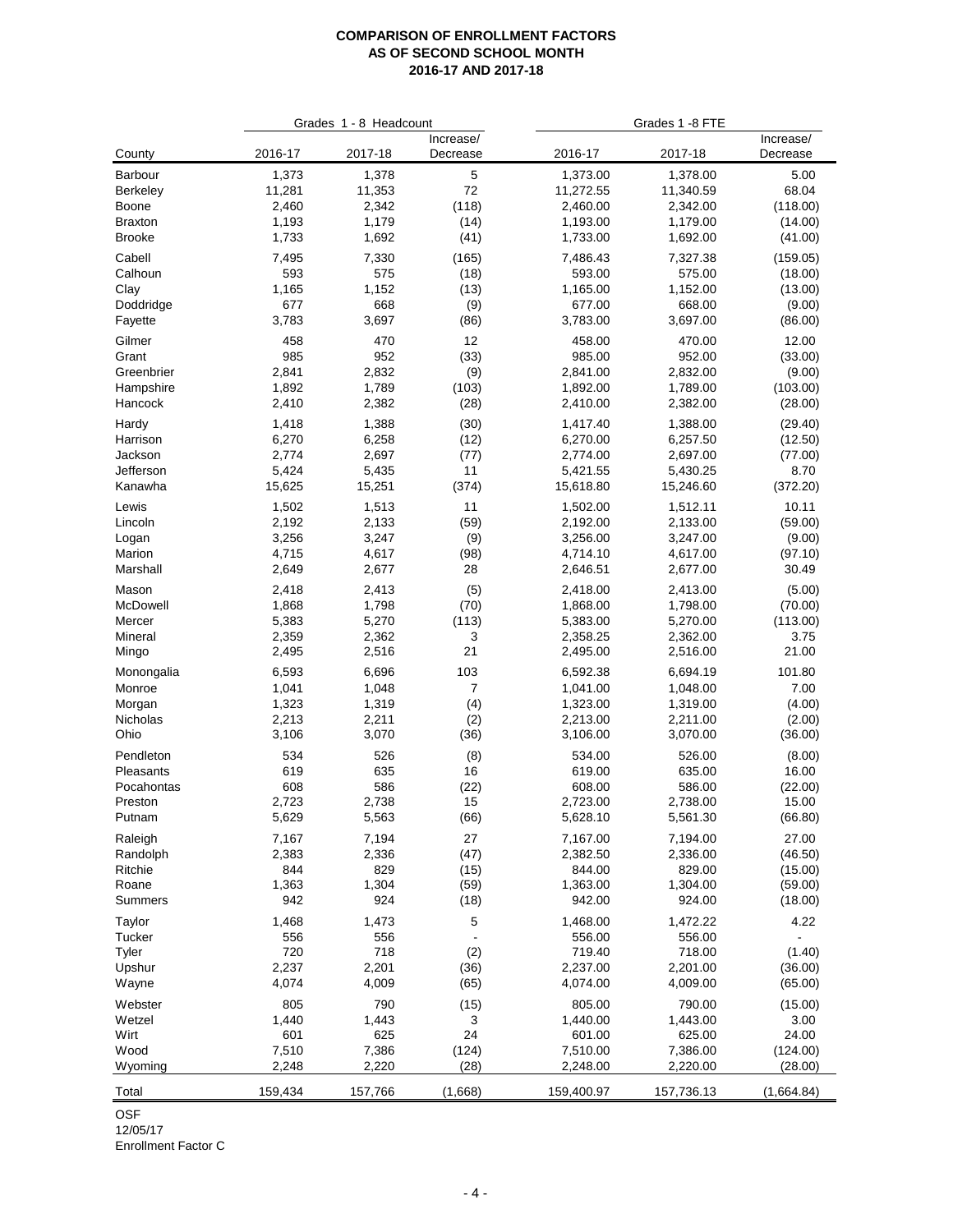|                  |            | Grades 9 - 12 Headcount |                       |                  | Grades 9 - 12 FTE |                       |
|------------------|------------|-------------------------|-----------------------|------------------|-------------------|-----------------------|
| County           | 2016-17    | 2017-18                 | Increase/<br>Decrease | 2016-17          | 2017-18           | Increase/<br>Decrease |
| Barbour          | 649        | 612                     | (37)                  | 647.03           | 611.60            | (35.43)               |
| <b>Berkeley</b>  | 5,481      | 5,604                   | 123                   | 5,474.02         | 5,597.60          | 123.58                |
| Boone            | 1,236      | 1,231                   | (5)                   | 1,236.00         | 1,231.00          | (5.00)                |
| <b>Braxton</b>   | 571        | 549                     | (22)                  | 571.00           | 549.00            | (22.00)               |
| <b>Brooke</b>    | 912        | 927                     | 15                    | 912.00           | 927.00            | 15.00                 |
| Cabell           | 3,660      | 3,641                   | (19)                  | 3,652.15         | 3,631.10          | (21.05)               |
| Calhoun          | 303        | 308                     | 5                     | 301.00           | 306.50            | 5.50                  |
| Clay             | 522        | 547                     | 25                    | 522.00           | 547.00            | 25.00                 |
| Doddridge        | 351        | 305                     | (46)                  | 350.50           | 304.00            | (46.50)               |
| Fayette          | 1,892      | 1,872                   | (20)                  | 1,892.00         | 1,872.00          | (20.00)               |
| Gilmer           | 261        | 228                     | (33)                  | 261.00           | 228.00            | (33.00)               |
| Grant            | 501        | 504                     | 3                     | 499.75           | 504.00            | 4.25                  |
| Greenbrier       | 1,547      | 1,487                   | (60)                  | 1,547.00         | 1,487.00          | (60.00)               |
| Hampshire        | 1,011      | 996                     | (15)                  | 1,011.00         | 996.00            | (15.00)               |
| Hancock          | 1,173      | 1,193                   | 20                    | 1,173.00         | 1,193.00          | 20.00                 |
| Hardy            | 629        | 641                     | 12                    | 628.30           | 639.60            | 11.30                 |
| Harrison         | 3,084      | 3,119                   | 35                    | 3,080.25         | 3,115.60          | 35.35                 |
| Jackson          | 1,372      | 1,369                   | (3)                   | 1,372.00         | 1,369.00          | (3.00)                |
| Jefferson        | 2,781      | 2,745                   | (36)                  | 2,773.42         | 2,741.57          | (31.85)               |
| Kanawha          | 7,755      | 7,728                   | (27)                  | 7,752.28         | 7,722.70          | (29.58)               |
| Lewis            | 723        | 719                     | (4)                   | 723.00           | 719.00            | (4.00)                |
| Lincoln          | 855        | 855                     |                       | 855.00           | 855.00            |                       |
| Logan            | 1,855      | 1,853                   | (2)                   | 1,853.13         | 1,853.00          | (0.13)                |
| Marion           | 2,294      | 2,300                   | 6                     | 2,294.00         | 2,300.00          | 6.00                  |
| Marshall         | 1,324      | 1,358                   | 34                    | 1,324.00         | 1,358.00          | 34.00                 |
| Mason            | 1,200      | 1,162                   | (38)                  | 1,200.00         | 1,160.50          | (39.50)               |
| McDowell         | 903        | 866                     | (37)                  | 903.00           | 866.00            | (37.00)               |
| Mercer           | 2,607      | 2,505                   | (102)                 | 2,606.00         | 2,503.25          | (102.75)              |
| Mineral          | 1,246      | 1,160                   | (86)                  | 1,246.00         | 1,158.75          | (87.25)               |
| Mingo            | 1,111      | 1,128                   | 17                    | 1,107.50         | 1,119.40          | 11.90                 |
| Monongalia       | 3,256      | 3,308                   | 52                    | 3,251.63         | 3,305.50          | 53.87                 |
| Monroe           | 535        | 504                     | (31)                  | 535.00           | 504.00            | (31.00)               |
| Morgan           | 747        | 734                     | (13)                  | 743.68           | 731.12            | (12.56)               |
| Nicholas         | 1,081      | 1,071                   | (10)                  | 1,081.00         | 1,071.00          | (10.00)               |
| Ohio             | 1,512      | 1,481                   | (31)                  | 1,512.00         | 1,481.00          | (31.00)               |
| Pendleton        | 264        | 275                     | 11                    | 264.00           | 274.50            | 10.50                 |
| Pleasants        | 380        | 367                     | (13)                  | 380.00           | 367.00            | (13.00)               |
| Pocahontas       | 324        | 299                     | (25)                  | 324.00           | 299.00            | (25.00)               |
| Preston          | 1,185      | 1,196                   | 11                    | 1,185.00         | 1,194.50          | 9.50                  |
| Putnam           | 2,996      | 2,972                   | (24)                  | 2,989.25         | 2,969.25          | (20.00)               |
|                  |            |                         |                       |                  |                   |                       |
| Raleigh          | 3,303      | 3,259                   | (44)                  | 3,303.00         | 3,259.00          | (44.00)               |
| Randolph         | 1,130      | 1,152                   | 22                    | 1,129.25         | 1,150.00          | 20.75                 |
| Ritchie          | 410        | 430                     | $20\,$                | 410.00           | 429.50            | 19.50                 |
| Roane<br>Summers | 665<br>414 | 654<br>428              | (11)<br>14            | 665.00<br>414.00 | 654.00<br>428.00  | (11.00)<br>14.00      |
|                  |            |                         |                       |                  |                   |                       |
| Taylor           | 639        | 633                     | (6)                   | 638.00           | 633.00            | (5.00)                |
| Tucker           | 302        | 303                     | 1                     | 302.00           | 303.00            | 1.00                  |
| Tyler            | 416        | 381                     | (35)                  | 416.00           | 381.00            | (35.00)               |
| Upshur           | 1,095      | 1,065                   | (30)                  | 1,091.50         | 1,063.50          | (28.00)               |
| Wayne            | 2,153      | 2,068                   | (85)                  | 2,150.75         | 2,068.00          | (82.75)               |
| Webster          | 400        | 398                     | (2)                   | 400.00           | 398.00            | (2.00)                |
| Wetzel           | 773        | 749                     | (24)                  | 773.00           | 749.00            | (24.00)               |
| Wirt             | 283        | 273                     | (10)                  | 283.00           | 273.00            | (10.00)               |
| Wood             | 3,713      | 3,644                   | (69)                  | 3,710.88         | 3,627.38          | (83.51)               |
| Wyoming          | 1,148      | 1,140                   | (8)                   | 1,148.00         | 1,140.00          | (8.00)                |
| Total            | 78,933     | 78,296                  | (637)                 | 78,867.27        | 78,219.41         | (647.86)              |

OSF

12/05/17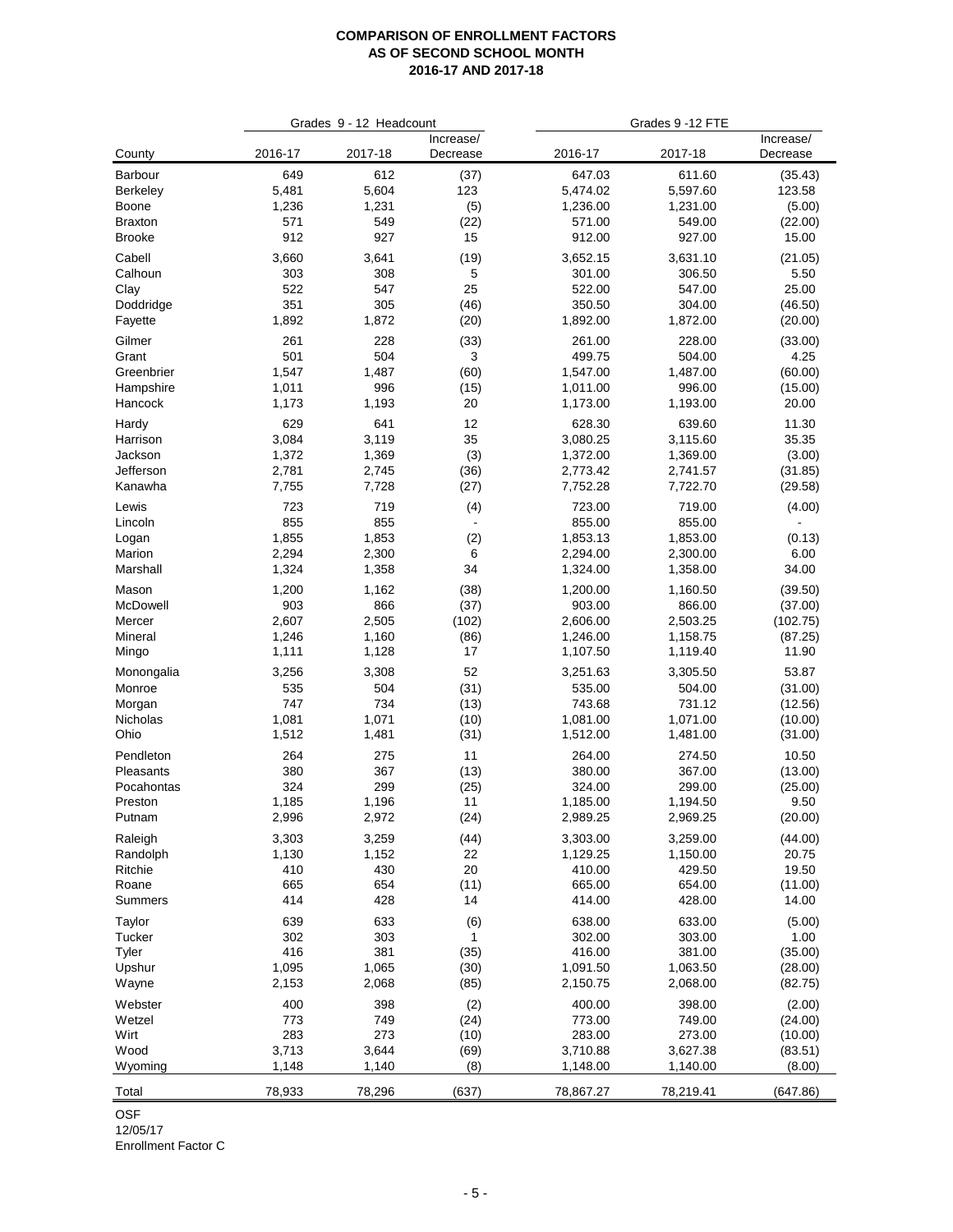|                   |                | Grades PK - 12 Headcount |                       | Grades PK -12 Net Enrollment (W/O Certified Adults) |                      |                       |  |  |
|-------------------|----------------|--------------------------|-----------------------|-----------------------------------------------------|----------------------|-----------------------|--|--|
| County            | 2016-17        | 2017-18                  | Increase/<br>Decrease | 2016-17                                             | 2017-18              | Increase/<br>Decrease |  |  |
| Barbour           | 2,324          | 2,300                    | (24)                  | 2,319.28                                            | 2,299.10             | (20.18)               |  |  |
| Berkeley          | 19,000         | 19,294                   | 294                   | 18,957.99                                           | 19,244.27            | 286.28                |  |  |
| Boone             | 4,178          | 4,010                    | (168)                 | 4,178.00                                            | 4,010.00             | (168.00)              |  |  |
| <b>Braxton</b>    | 2,039          | 1,999                    | (40)                  | 2,035.52                                            | 1,998.10             | (37.42)               |  |  |
| <b>Brooke</b>     | 2,965          | 2,935                    | (30)                  | 2,964.06                                            | 2,935.00             | (29.06)               |  |  |
| Cabell            | 12,868         | 12,739                   | (129)                 | 12,834.98                                           | 12,697.68            | (137.30)              |  |  |
| Calhoun           | 1,051          | 1,028                    | (23)                  | 1,047.10                                            | 1,025.82             | (21.28)               |  |  |
| Clay              | 1,938          | 1,922                    | (16)                  | 1,938.00                                            | 1,922.00             | (16.00)               |  |  |
| Doddridge         | 1,180          | 1,116                    | (64)                  | 1,177.50                                            | 1,115.00             | (62.50)               |  |  |
| Fayette           | 6,487          | 6,365                    | (122)                 | 6,487.00                                            | 6,365.00             | (122.00)              |  |  |
| Gilmer            | 839            | 797                      | (42)                  | 837.50                                              | 797.00               | (40.50)               |  |  |
| Grant             | 1,681          | 1,656                    | (25)                  | 1,674.93                                            | 1,655.02             | (19.91)               |  |  |
| Greenbrier        | 4,962          | 4,897                    | (65)                  | 4,959.08                                            | 4,897.00             | (62.08)               |  |  |
| Hampshire         | 3,255          | 3,153                    | (102)                 | 3,254.02                                            | 3,149.40             | (104.62)              |  |  |
| Hancock           | 4,064          | 4,086                    | 22                    | 4,064.00                                            | 4,086.00             | 22.00                 |  |  |
| Hardy             | 2,381          | 2,354                    | (27)                  | 2,373.84                                            | 2,340.12             | (33.72)               |  |  |
| Harrison          | 10,708         | 10,753                   | 45                    | 10,690.49                                           | 10,718.42            | 27.93                 |  |  |
| Jackson           | 4,727          | 4,654                    | (73)                  | 4,718.00                                            | 4,645.57             | (72.43)               |  |  |
| Jefferson         | 9,202          | 9,173                    | (29)                  | 9,172.68                                            | 9,145.14             | (27.54)               |  |  |
| Kanawha           | 26,625         | 26,230                   | (395)                 | 26,616.08                                           | 26,220.30            | (395.78)              |  |  |
| Lewis             | 2,561          | 2,566                    | 5                     | 2,558.77                                            | 2,565.11             | 6.34                  |  |  |
| Lincoln           | 3,540          | 3,462                    | (78)                  | 3,527.45                                            | 3,458.14             | (69.31)               |  |  |
| Logan             | 5,846          | 5,798                    | (48)                  | 5,842.17                                            | 5,797.02             | (45.15)               |  |  |
| Marion            | 8,105          | 7,999                    | (106)                 | 8,097.45                                            | 7,997.04             | (100.41)              |  |  |
| Marshall          | 4,607          | 4,671                    | 64                    | 4,593.03                                            | 4,662.26             | 69.23                 |  |  |
|                   |                |                          |                       |                                                     |                      |                       |  |  |
| Mason<br>McDowell | 4,152<br>3,200 | 4,165<br>3,056           | 13<br>(144)           | 4,150.50<br>3,200.00                                | 4,163.50<br>3,056.00 | 13.00<br>(144.00)     |  |  |
| Mercer            | 9,216          | 8,960                    | (256)                 | 9,198.44                                            | 8,932.23             | (266.22)              |  |  |
| Mineral           | 4,165          | 4,105                    | (60)                  | 4,149.18                                            | 4,095.08             | (54.10)               |  |  |
| Mingo             | 4,200          | 4,209                    | 9                     | 4,195.65                                            | 4,200.40             | 4.75                  |  |  |
|                   |                |                          |                       |                                                     |                      |                       |  |  |
| Monongalia        | 11,454         | 11,595                   | 141                   | 11,436.31                                           | 11,587.75            | 151.43                |  |  |
| Monroe            | 1,829          | 1,784                    | (45)                  | 1,824.20                                            | 1,778.90             | (45.30)               |  |  |
| Morgan            | 2,323          | 2,332                    | 9                     | 2,317.73                                            | 2,328.42             | 10.69                 |  |  |
| Nicholas<br>Ohio  | 3,795<br>5,367 | 3,738                    | (57)<br>(98)          | 3,775.08<br>5,332.40                                | 3,733.50<br>5,268.50 | (41.58)<br>(63.90)    |  |  |
|                   |                | 5,269                    |                       |                                                     |                      |                       |  |  |
| Pendleton         | 931            | 932                      | 1                     | 931.00                                              | 929.56               | (1.44)                |  |  |
| Pleasants         | 1,137          | 1,145                    | 8                     | 1,135.03                                            | 1,145.00             | 9.97                  |  |  |
| Pocahontas        | 1,061          | 1,025                    | (36)                  | 1,061.00                                            | 1,025.00             | (36.00)               |  |  |
| Preston           | 4,513          | 4,518                    | 5                     | 4,502.21                                            | 4,514.54             | 12.33                 |  |  |
| Putnam            | 9,715          | 9,628                    | (87)                  | 9,707.35                                            | 9,623.55             | (83.80)               |  |  |
| Raleigh           | 12,149         | 11,993                   | (156)                 | 12,128.58                                           | 11,975.38            | (153.20)              |  |  |
| Randolph          | 4,048          | 4,040                    | (8)                   | 4,036.03                                            | 4,028.23             | (7.80)                |  |  |
| Ritchie           | 1,444          | 1,457                    | 13                    | 1,434.50                                            | 1,444.62             | 10.12                 |  |  |
| Roane             | 2,304          | 2,226                    | (78)                  | 2,301.06                                            | 2,225.02             | (76.04)               |  |  |
| Summers           | 1,559          | 1,518                    | (41)                  | 1,559.00                                            | 1,518.00             | (41.00)               |  |  |
| Taylor            | 2,456          | 2,432                    | (24)                  | 2,447.78                                            | 2,429.26             | (18.52)               |  |  |
| Tucker            | 978            | 1,008                    | 30                    | 976.04                                              | 1,008.00             | 31.96                 |  |  |
| Tyler             | 1,309          | 1,291                    | (18)                  | 1,302.10                                            | 1,290.10             | (12.00)               |  |  |
| Upshur            | 3,785          | 3,757                    | (28)                  | 3,773.68                                            | 3,755.50             | (18.18)               |  |  |
| Wayne             | 7,135          | 6,999                    | (136)                 | 7,119.88                                            | 6,986.13             | (133.75)              |  |  |
| Webster           | 1,396          | 1,366                    | (30)                  | 1,396.00                                            | 1,366.00             | (30.00)               |  |  |
| Wetzel            | 2,554          | 2,531                    | (23)                  | 2,548.96                                            | 2,531.00             | (17.96)               |  |  |
| Wirt              | 1,025          | 1,035                    | 10                    | 1,023.04                                            | 1,033.86             | 10.82                 |  |  |
| Wood              | 12,860         | 12,606                   | (254)                 | 12,830.50                                           | 12,571.65            | (258.85)              |  |  |
| Wyoming           | 3,977          | 3,936                    | (41)                  | 3,977.00                                            | 3,936.00             | (41.00)               |  |  |
| Total             |                |                          |                       |                                                     | 270,226.18           |                       |  |  |
|                   | 273,170        | 270,613                  | (2, 557)              | 272,689.15                                          |                      | (2,462.97)            |  |  |

OSF

12/05/17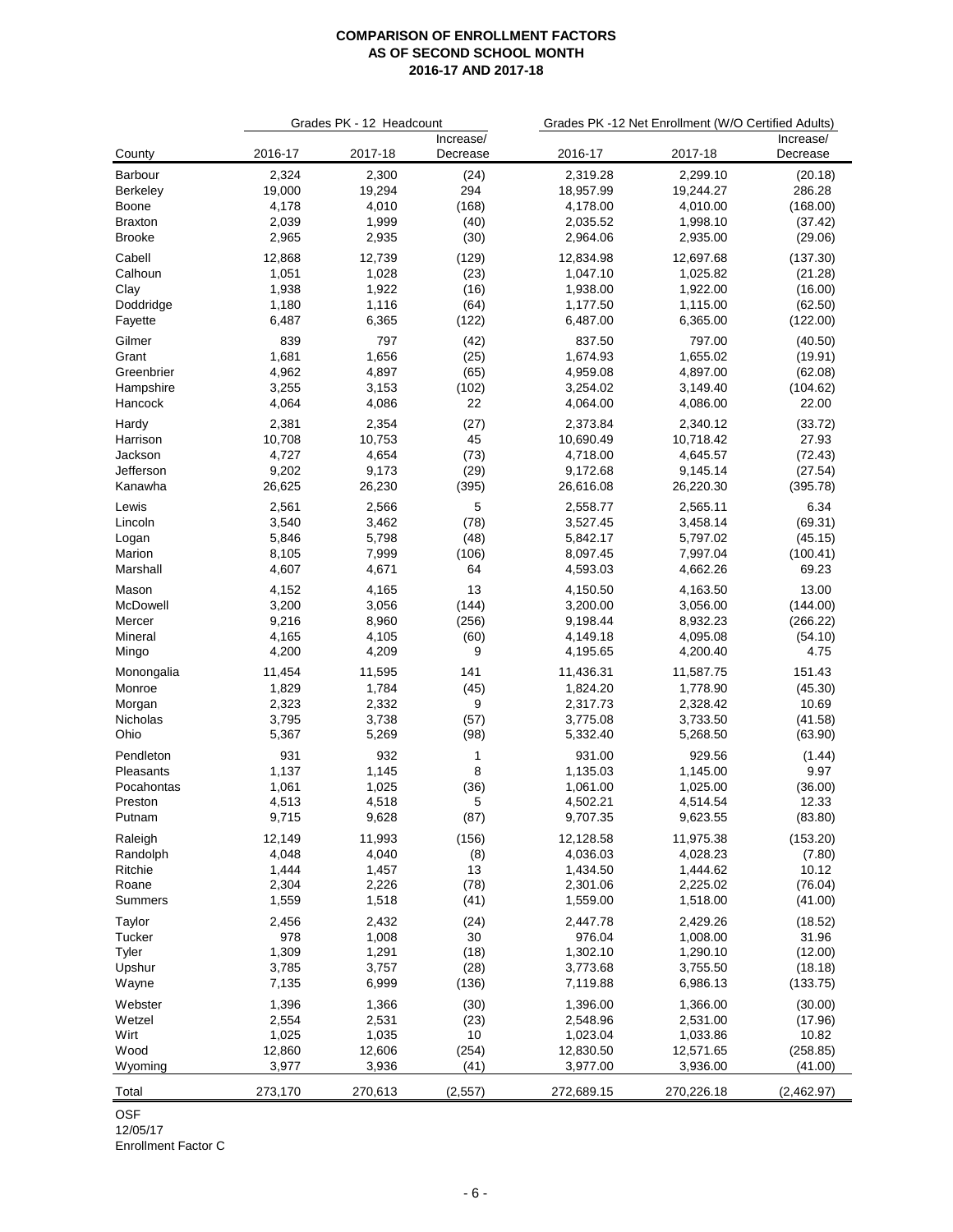| Increase/<br>Increase/<br>2017-18<br>County<br>2016-17<br>2016-17<br>2017-18<br>Decrease<br>Decrease<br>2,319.28<br>2,299.10<br>(20.18)<br>$\blacksquare$<br>$\blacksquare$<br>$\blacksquare$<br>0.62<br>1.38<br>0.76<br>18,958.61<br>19,245.65<br>287.04<br>Boone<br>1.00<br>1.99<br>0.99<br>4,179.00<br>4,011.99<br>(167.01)<br>2,035.52<br>1,998.10<br>(37.42)<br>$\blacksquare$<br>$\blacksquare$<br>$\blacksquare$<br><b>Brooke</b><br>2,964.06<br>2,935.00<br>(29.06)<br>$\blacksquare$<br>11.00<br>(11.00)<br>12,845.98<br>12,697.68<br>(148.30)<br>$\overline{a}$<br>Calhoun<br>1.00<br>1,048.10<br>1,025.82<br>(22.28)<br>(1.00)<br>Clay<br>1,938.00<br>1,922.00<br>(16.00)<br>$\blacksquare$<br>$\blacksquare$<br>$\overline{\phantom{a}}$<br>Doddridge<br>1,177.50<br>1,115.00<br>(62.50)<br>$\blacksquare$<br>$\overline{\phantom{a}}$<br>$\blacksquare$<br>2.00<br>Fayette<br>0.50<br>(1.50)<br>6,489.00<br>6,365.50<br>(123.50)<br>Gilmer<br>837.50<br>797.00<br>(40.50)<br>$\blacksquare$<br>$\blacksquare$<br>$\blacksquare$<br>Grant<br>5.50<br>3.04<br>(2.46)<br>1,680.43<br>1,658.06<br>(22.37)<br>4,959.08<br>4,897.00<br>Greenbrier<br>(62.08)<br>$\blacksquare$<br>$\blacksquare$<br>3,254.02<br>Hampshire<br>3,149.40<br>(104.62)<br>$\blacksquare$<br>$\blacksquare$<br>0.50<br>4,064.50<br>21.50<br>Hancock<br>(0.50)<br>4,086.00<br>$\blacksquare$<br>2,373.84<br>2,340.12<br>(33.72)<br>Hardy<br>$\blacksquare$<br>$\blacksquare$<br>$\overline{\phantom{a}}$<br>29.70<br>30.38<br>0.68<br>10,720.19<br>10,748.80<br>28.61<br>Harrison<br>4.00<br>4.75<br>0.75<br>4,722.00<br>4,650.32<br>(71.68)<br>Jackson<br>9,145.14<br>Jefferson<br>9,172.68<br>(27.54)<br>$\blacksquare$<br>$\blacksquare$<br>$\blacksquare$<br>22.36<br>13.78<br>(8.58)<br>26,638.44<br>Kanawha<br>26,234.08<br>(404.36)<br>6.34<br>2,558.77<br>2,565.11<br>Lewis<br>$\blacksquare$<br>$\blacksquare$<br>$\blacksquare$<br>3,527.45<br>3,458.14<br>(69.31)<br>Lincoln<br>$\blacksquare$<br>$\overline{\phantom{a}}$<br>$\blacksquare$<br>7.82<br>10.93<br>3.11<br>5,849.99<br>5,807.95<br>(42.04)<br>Logan<br>7.35<br>7.86<br>0.51<br>8,104.80<br>8,004.90<br>(99.90)<br>4,593.03<br>4,662.26<br>69.23<br>$\blacksquare$<br>$\blacksquare$<br>$\blacksquare$<br>13.49<br>Mason<br>0.13<br>0.62<br>0.49<br>4,150.63<br>4,164.12<br>McDowell<br>3.72<br>0.74<br>(2.98)<br>3,203.72<br>3,056.74<br>(146.98)<br>1.25<br>8,932.23<br>(1.25)<br>9,199.69<br>(267.47)<br>Mercer<br>$\blacksquare$<br>1.13<br>0.88<br>(0.25)<br>4,150.31<br>4,095.96<br>(54.35)<br>4.75<br>$\blacksquare$<br>$\blacksquare$<br>4,195.65<br>4,200.40<br>$\blacksquare$<br>Monongalia<br>1.74<br>3.85<br>2.11<br>11,438.05<br>11,591.60<br>153.55<br>Monroe<br>1,778.90<br>(45.30)<br>1,824.20<br>$\overline{a}$<br>$\blacksquare$<br>$\blacksquare$<br>2,317.73<br>2,328.42<br>10.69<br>Morgan<br>3,775.08<br>3,733.50<br>(41.58)<br>5,332.40<br>5,268.50<br>(63.90)<br>931.00<br>Pendleton<br>929.56<br>(1.44)<br>$\overline{\phantom{a}}$<br>$\overline{\phantom{a}}$<br>$\overline{\phantom{a}}$<br>2.63<br>3.00<br>0.37<br>Pleasants<br>1,137.66<br>1,148.00<br>10.34<br>1,061.00<br>1,025.00<br>(36.00)<br>$\blacksquare$<br>$\blacksquare$<br>$\blacksquare$<br>0.75<br>0.50<br>(0.25)<br>12.08<br>4,502.96<br>4,515.04<br>21.40<br>0.30<br>(21.10)<br>9,728.75<br>9,623.85<br>(104.90)<br>6.50<br>4.00<br>(2.50)<br>12,135.08<br>11,979.38<br>(155.70)<br>Randolph<br>4,036.03<br>4,028.23<br>(7.80)<br>$\blacksquare$<br>1,434.50<br>1,444.62<br>10.12<br>$\blacksquare$<br>$\blacksquare$<br>$\overline{a}$<br>1.00<br>(1.00)<br>2,302.06<br>2,225.02<br>(77.04)<br>$\overline{\phantom{a}}$<br>1,559.00<br>1,518.00<br>(41.00)<br>$\overline{\phantom{0}}$<br>$\blacksquare$<br>2,429.26<br>Taylor<br>2,447.78<br>(18.52)<br>976.04<br>1,008.00<br>31.96<br>1,302.10<br>1,290.10<br>(12.00)<br>$\overline{\phantom{a}}$<br>7.00<br>4.88<br>(2.12)<br>3,780.68<br>3,760.38<br>(20.30)<br>7,119.88<br>6,986.13<br>(133.75)<br>$\blacksquare$<br>$\blacksquare$<br>$\overline{\phantom{a}}$<br>1,396.00<br>1,366.00<br>(30.00)<br>2,548.96<br>2,531.00<br>(17.96)<br>1,023.04<br>1,033.86<br>10.82<br>(258.85)<br>12,830.50<br>12,571.65<br>57.38<br>48.38<br>(9.00)<br>4,034.38<br>3,984.38<br>(50.00)<br>197.48<br>141.76<br>(55.72)<br>272,886.63<br>270,367.94<br>(2,518.69) |                | <b>Certified Adult Students</b> |  |  | Net Enrollment (With Certified Adults) |  |  |  |
|------------------------------------------------------------------------------------------------------------------------------------------------------------------------------------------------------------------------------------------------------------------------------------------------------------------------------------------------------------------------------------------------------------------------------------------------------------------------------------------------------------------------------------------------------------------------------------------------------------------------------------------------------------------------------------------------------------------------------------------------------------------------------------------------------------------------------------------------------------------------------------------------------------------------------------------------------------------------------------------------------------------------------------------------------------------------------------------------------------------------------------------------------------------------------------------------------------------------------------------------------------------------------------------------------------------------------------------------------------------------------------------------------------------------------------------------------------------------------------------------------------------------------------------------------------------------------------------------------------------------------------------------------------------------------------------------------------------------------------------------------------------------------------------------------------------------------------------------------------------------------------------------------------------------------------------------------------------------------------------------------------------------------------------------------------------------------------------------------------------------------------------------------------------------------------------------------------------------------------------------------------------------------------------------------------------------------------------------------------------------------------------------------------------------------------------------------------------------------------------------------------------------------------------------------------------------------------------------------------------------------------------------------------------------------------------------------------------------------------------------------------------------------------------------------------------------------------------------------------------------------------------------------------------------------------------------------------------------------------------------------------------------------------------------------------------------------------------------------------------------------------------------------------------------------------------------------------------------------------------------------------------------------------------------------------------------------------------------------------------------------------------------------------------------------------------------------------------------------------------------------------------------------------------------------------------------------------------------------------------------------------------------------------------------------------------------------------------------------------------------------------------------------------------------------------------------------------------------------------------------------------------------------------------------------------------------------------------------------------------------------------------------------------------------------------------------------------------------------------------------------------------------------------------------------------------------------------------------------------------------------------------------------------------------------------------------------------------------------------------|----------------|---------------------------------|--|--|----------------------------------------|--|--|--|
|                                                                                                                                                                                                                                                                                                                                                                                                                                                                                                                                                                                                                                                                                                                                                                                                                                                                                                                                                                                                                                                                                                                                                                                                                                                                                                                                                                                                                                                                                                                                                                                                                                                                                                                                                                                                                                                                                                                                                                                                                                                                                                                                                                                                                                                                                                                                                                                                                                                                                                                                                                                                                                                                                                                                                                                                                                                                                                                                                                                                                                                                                                                                                                                                                                                                                                                                                                                                                                                                                                                                                                                                                                                                                                                                                                                                                                                                                                                                                                                                                                                                                                                                                                                                                                                                                                                                                                  |                |                                 |  |  |                                        |  |  |  |
|                                                                                                                                                                                                                                                                                                                                                                                                                                                                                                                                                                                                                                                                                                                                                                                                                                                                                                                                                                                                                                                                                                                                                                                                                                                                                                                                                                                                                                                                                                                                                                                                                                                                                                                                                                                                                                                                                                                                                                                                                                                                                                                                                                                                                                                                                                                                                                                                                                                                                                                                                                                                                                                                                                                                                                                                                                                                                                                                                                                                                                                                                                                                                                                                                                                                                                                                                                                                                                                                                                                                                                                                                                                                                                                                                                                                                                                                                                                                                                                                                                                                                                                                                                                                                                                                                                                                                                  |                |                                 |  |  |                                        |  |  |  |
|                                                                                                                                                                                                                                                                                                                                                                                                                                                                                                                                                                                                                                                                                                                                                                                                                                                                                                                                                                                                                                                                                                                                                                                                                                                                                                                                                                                                                                                                                                                                                                                                                                                                                                                                                                                                                                                                                                                                                                                                                                                                                                                                                                                                                                                                                                                                                                                                                                                                                                                                                                                                                                                                                                                                                                                                                                                                                                                                                                                                                                                                                                                                                                                                                                                                                                                                                                                                                                                                                                                                                                                                                                                                                                                                                                                                                                                                                                                                                                                                                                                                                                                                                                                                                                                                                                                                                                  | Barbour        |                                 |  |  |                                        |  |  |  |
|                                                                                                                                                                                                                                                                                                                                                                                                                                                                                                                                                                                                                                                                                                                                                                                                                                                                                                                                                                                                                                                                                                                                                                                                                                                                                                                                                                                                                                                                                                                                                                                                                                                                                                                                                                                                                                                                                                                                                                                                                                                                                                                                                                                                                                                                                                                                                                                                                                                                                                                                                                                                                                                                                                                                                                                                                                                                                                                                                                                                                                                                                                                                                                                                                                                                                                                                                                                                                                                                                                                                                                                                                                                                                                                                                                                                                                                                                                                                                                                                                                                                                                                                                                                                                                                                                                                                                                  | Berkeley       |                                 |  |  |                                        |  |  |  |
|                                                                                                                                                                                                                                                                                                                                                                                                                                                                                                                                                                                                                                                                                                                                                                                                                                                                                                                                                                                                                                                                                                                                                                                                                                                                                                                                                                                                                                                                                                                                                                                                                                                                                                                                                                                                                                                                                                                                                                                                                                                                                                                                                                                                                                                                                                                                                                                                                                                                                                                                                                                                                                                                                                                                                                                                                                                                                                                                                                                                                                                                                                                                                                                                                                                                                                                                                                                                                                                                                                                                                                                                                                                                                                                                                                                                                                                                                                                                                                                                                                                                                                                                                                                                                                                                                                                                                                  |                |                                 |  |  |                                        |  |  |  |
|                                                                                                                                                                                                                                                                                                                                                                                                                                                                                                                                                                                                                                                                                                                                                                                                                                                                                                                                                                                                                                                                                                                                                                                                                                                                                                                                                                                                                                                                                                                                                                                                                                                                                                                                                                                                                                                                                                                                                                                                                                                                                                                                                                                                                                                                                                                                                                                                                                                                                                                                                                                                                                                                                                                                                                                                                                                                                                                                                                                                                                                                                                                                                                                                                                                                                                                                                                                                                                                                                                                                                                                                                                                                                                                                                                                                                                                                                                                                                                                                                                                                                                                                                                                                                                                                                                                                                                  | <b>Braxton</b> |                                 |  |  |                                        |  |  |  |
|                                                                                                                                                                                                                                                                                                                                                                                                                                                                                                                                                                                                                                                                                                                                                                                                                                                                                                                                                                                                                                                                                                                                                                                                                                                                                                                                                                                                                                                                                                                                                                                                                                                                                                                                                                                                                                                                                                                                                                                                                                                                                                                                                                                                                                                                                                                                                                                                                                                                                                                                                                                                                                                                                                                                                                                                                                                                                                                                                                                                                                                                                                                                                                                                                                                                                                                                                                                                                                                                                                                                                                                                                                                                                                                                                                                                                                                                                                                                                                                                                                                                                                                                                                                                                                                                                                                                                                  |                |                                 |  |  |                                        |  |  |  |
|                                                                                                                                                                                                                                                                                                                                                                                                                                                                                                                                                                                                                                                                                                                                                                                                                                                                                                                                                                                                                                                                                                                                                                                                                                                                                                                                                                                                                                                                                                                                                                                                                                                                                                                                                                                                                                                                                                                                                                                                                                                                                                                                                                                                                                                                                                                                                                                                                                                                                                                                                                                                                                                                                                                                                                                                                                                                                                                                                                                                                                                                                                                                                                                                                                                                                                                                                                                                                                                                                                                                                                                                                                                                                                                                                                                                                                                                                                                                                                                                                                                                                                                                                                                                                                                                                                                                                                  | Cabell         |                                 |  |  |                                        |  |  |  |
|                                                                                                                                                                                                                                                                                                                                                                                                                                                                                                                                                                                                                                                                                                                                                                                                                                                                                                                                                                                                                                                                                                                                                                                                                                                                                                                                                                                                                                                                                                                                                                                                                                                                                                                                                                                                                                                                                                                                                                                                                                                                                                                                                                                                                                                                                                                                                                                                                                                                                                                                                                                                                                                                                                                                                                                                                                                                                                                                                                                                                                                                                                                                                                                                                                                                                                                                                                                                                                                                                                                                                                                                                                                                                                                                                                                                                                                                                                                                                                                                                                                                                                                                                                                                                                                                                                                                                                  |                |                                 |  |  |                                        |  |  |  |
|                                                                                                                                                                                                                                                                                                                                                                                                                                                                                                                                                                                                                                                                                                                                                                                                                                                                                                                                                                                                                                                                                                                                                                                                                                                                                                                                                                                                                                                                                                                                                                                                                                                                                                                                                                                                                                                                                                                                                                                                                                                                                                                                                                                                                                                                                                                                                                                                                                                                                                                                                                                                                                                                                                                                                                                                                                                                                                                                                                                                                                                                                                                                                                                                                                                                                                                                                                                                                                                                                                                                                                                                                                                                                                                                                                                                                                                                                                                                                                                                                                                                                                                                                                                                                                                                                                                                                                  |                |                                 |  |  |                                        |  |  |  |
|                                                                                                                                                                                                                                                                                                                                                                                                                                                                                                                                                                                                                                                                                                                                                                                                                                                                                                                                                                                                                                                                                                                                                                                                                                                                                                                                                                                                                                                                                                                                                                                                                                                                                                                                                                                                                                                                                                                                                                                                                                                                                                                                                                                                                                                                                                                                                                                                                                                                                                                                                                                                                                                                                                                                                                                                                                                                                                                                                                                                                                                                                                                                                                                                                                                                                                                                                                                                                                                                                                                                                                                                                                                                                                                                                                                                                                                                                                                                                                                                                                                                                                                                                                                                                                                                                                                                                                  |                |                                 |  |  |                                        |  |  |  |
|                                                                                                                                                                                                                                                                                                                                                                                                                                                                                                                                                                                                                                                                                                                                                                                                                                                                                                                                                                                                                                                                                                                                                                                                                                                                                                                                                                                                                                                                                                                                                                                                                                                                                                                                                                                                                                                                                                                                                                                                                                                                                                                                                                                                                                                                                                                                                                                                                                                                                                                                                                                                                                                                                                                                                                                                                                                                                                                                                                                                                                                                                                                                                                                                                                                                                                                                                                                                                                                                                                                                                                                                                                                                                                                                                                                                                                                                                                                                                                                                                                                                                                                                                                                                                                                                                                                                                                  |                |                                 |  |  |                                        |  |  |  |
|                                                                                                                                                                                                                                                                                                                                                                                                                                                                                                                                                                                                                                                                                                                                                                                                                                                                                                                                                                                                                                                                                                                                                                                                                                                                                                                                                                                                                                                                                                                                                                                                                                                                                                                                                                                                                                                                                                                                                                                                                                                                                                                                                                                                                                                                                                                                                                                                                                                                                                                                                                                                                                                                                                                                                                                                                                                                                                                                                                                                                                                                                                                                                                                                                                                                                                                                                                                                                                                                                                                                                                                                                                                                                                                                                                                                                                                                                                                                                                                                                                                                                                                                                                                                                                                                                                                                                                  |                |                                 |  |  |                                        |  |  |  |
|                                                                                                                                                                                                                                                                                                                                                                                                                                                                                                                                                                                                                                                                                                                                                                                                                                                                                                                                                                                                                                                                                                                                                                                                                                                                                                                                                                                                                                                                                                                                                                                                                                                                                                                                                                                                                                                                                                                                                                                                                                                                                                                                                                                                                                                                                                                                                                                                                                                                                                                                                                                                                                                                                                                                                                                                                                                                                                                                                                                                                                                                                                                                                                                                                                                                                                                                                                                                                                                                                                                                                                                                                                                                                                                                                                                                                                                                                                                                                                                                                                                                                                                                                                                                                                                                                                                                                                  |                |                                 |  |  |                                        |  |  |  |
|                                                                                                                                                                                                                                                                                                                                                                                                                                                                                                                                                                                                                                                                                                                                                                                                                                                                                                                                                                                                                                                                                                                                                                                                                                                                                                                                                                                                                                                                                                                                                                                                                                                                                                                                                                                                                                                                                                                                                                                                                                                                                                                                                                                                                                                                                                                                                                                                                                                                                                                                                                                                                                                                                                                                                                                                                                                                                                                                                                                                                                                                                                                                                                                                                                                                                                                                                                                                                                                                                                                                                                                                                                                                                                                                                                                                                                                                                                                                                                                                                                                                                                                                                                                                                                                                                                                                                                  |                |                                 |  |  |                                        |  |  |  |
|                                                                                                                                                                                                                                                                                                                                                                                                                                                                                                                                                                                                                                                                                                                                                                                                                                                                                                                                                                                                                                                                                                                                                                                                                                                                                                                                                                                                                                                                                                                                                                                                                                                                                                                                                                                                                                                                                                                                                                                                                                                                                                                                                                                                                                                                                                                                                                                                                                                                                                                                                                                                                                                                                                                                                                                                                                                                                                                                                                                                                                                                                                                                                                                                                                                                                                                                                                                                                                                                                                                                                                                                                                                                                                                                                                                                                                                                                                                                                                                                                                                                                                                                                                                                                                                                                                                                                                  |                |                                 |  |  |                                        |  |  |  |
|                                                                                                                                                                                                                                                                                                                                                                                                                                                                                                                                                                                                                                                                                                                                                                                                                                                                                                                                                                                                                                                                                                                                                                                                                                                                                                                                                                                                                                                                                                                                                                                                                                                                                                                                                                                                                                                                                                                                                                                                                                                                                                                                                                                                                                                                                                                                                                                                                                                                                                                                                                                                                                                                                                                                                                                                                                                                                                                                                                                                                                                                                                                                                                                                                                                                                                                                                                                                                                                                                                                                                                                                                                                                                                                                                                                                                                                                                                                                                                                                                                                                                                                                                                                                                                                                                                                                                                  |                |                                 |  |  |                                        |  |  |  |
|                                                                                                                                                                                                                                                                                                                                                                                                                                                                                                                                                                                                                                                                                                                                                                                                                                                                                                                                                                                                                                                                                                                                                                                                                                                                                                                                                                                                                                                                                                                                                                                                                                                                                                                                                                                                                                                                                                                                                                                                                                                                                                                                                                                                                                                                                                                                                                                                                                                                                                                                                                                                                                                                                                                                                                                                                                                                                                                                                                                                                                                                                                                                                                                                                                                                                                                                                                                                                                                                                                                                                                                                                                                                                                                                                                                                                                                                                                                                                                                                                                                                                                                                                                                                                                                                                                                                                                  |                |                                 |  |  |                                        |  |  |  |
|                                                                                                                                                                                                                                                                                                                                                                                                                                                                                                                                                                                                                                                                                                                                                                                                                                                                                                                                                                                                                                                                                                                                                                                                                                                                                                                                                                                                                                                                                                                                                                                                                                                                                                                                                                                                                                                                                                                                                                                                                                                                                                                                                                                                                                                                                                                                                                                                                                                                                                                                                                                                                                                                                                                                                                                                                                                                                                                                                                                                                                                                                                                                                                                                                                                                                                                                                                                                                                                                                                                                                                                                                                                                                                                                                                                                                                                                                                                                                                                                                                                                                                                                                                                                                                                                                                                                                                  |                |                                 |  |  |                                        |  |  |  |
|                                                                                                                                                                                                                                                                                                                                                                                                                                                                                                                                                                                                                                                                                                                                                                                                                                                                                                                                                                                                                                                                                                                                                                                                                                                                                                                                                                                                                                                                                                                                                                                                                                                                                                                                                                                                                                                                                                                                                                                                                                                                                                                                                                                                                                                                                                                                                                                                                                                                                                                                                                                                                                                                                                                                                                                                                                                                                                                                                                                                                                                                                                                                                                                                                                                                                                                                                                                                                                                                                                                                                                                                                                                                                                                                                                                                                                                                                                                                                                                                                                                                                                                                                                                                                                                                                                                                                                  |                |                                 |  |  |                                        |  |  |  |
|                                                                                                                                                                                                                                                                                                                                                                                                                                                                                                                                                                                                                                                                                                                                                                                                                                                                                                                                                                                                                                                                                                                                                                                                                                                                                                                                                                                                                                                                                                                                                                                                                                                                                                                                                                                                                                                                                                                                                                                                                                                                                                                                                                                                                                                                                                                                                                                                                                                                                                                                                                                                                                                                                                                                                                                                                                                                                                                                                                                                                                                                                                                                                                                                                                                                                                                                                                                                                                                                                                                                                                                                                                                                                                                                                                                                                                                                                                                                                                                                                                                                                                                                                                                                                                                                                                                                                                  |                |                                 |  |  |                                        |  |  |  |
|                                                                                                                                                                                                                                                                                                                                                                                                                                                                                                                                                                                                                                                                                                                                                                                                                                                                                                                                                                                                                                                                                                                                                                                                                                                                                                                                                                                                                                                                                                                                                                                                                                                                                                                                                                                                                                                                                                                                                                                                                                                                                                                                                                                                                                                                                                                                                                                                                                                                                                                                                                                                                                                                                                                                                                                                                                                                                                                                                                                                                                                                                                                                                                                                                                                                                                                                                                                                                                                                                                                                                                                                                                                                                                                                                                                                                                                                                                                                                                                                                                                                                                                                                                                                                                                                                                                                                                  |                |                                 |  |  |                                        |  |  |  |
|                                                                                                                                                                                                                                                                                                                                                                                                                                                                                                                                                                                                                                                                                                                                                                                                                                                                                                                                                                                                                                                                                                                                                                                                                                                                                                                                                                                                                                                                                                                                                                                                                                                                                                                                                                                                                                                                                                                                                                                                                                                                                                                                                                                                                                                                                                                                                                                                                                                                                                                                                                                                                                                                                                                                                                                                                                                                                                                                                                                                                                                                                                                                                                                                                                                                                                                                                                                                                                                                                                                                                                                                                                                                                                                                                                                                                                                                                                                                                                                                                                                                                                                                                                                                                                                                                                                                                                  |                |                                 |  |  |                                        |  |  |  |
|                                                                                                                                                                                                                                                                                                                                                                                                                                                                                                                                                                                                                                                                                                                                                                                                                                                                                                                                                                                                                                                                                                                                                                                                                                                                                                                                                                                                                                                                                                                                                                                                                                                                                                                                                                                                                                                                                                                                                                                                                                                                                                                                                                                                                                                                                                                                                                                                                                                                                                                                                                                                                                                                                                                                                                                                                                                                                                                                                                                                                                                                                                                                                                                                                                                                                                                                                                                                                                                                                                                                                                                                                                                                                                                                                                                                                                                                                                                                                                                                                                                                                                                                                                                                                                                                                                                                                                  |                |                                 |  |  |                                        |  |  |  |
|                                                                                                                                                                                                                                                                                                                                                                                                                                                                                                                                                                                                                                                                                                                                                                                                                                                                                                                                                                                                                                                                                                                                                                                                                                                                                                                                                                                                                                                                                                                                                                                                                                                                                                                                                                                                                                                                                                                                                                                                                                                                                                                                                                                                                                                                                                                                                                                                                                                                                                                                                                                                                                                                                                                                                                                                                                                                                                                                                                                                                                                                                                                                                                                                                                                                                                                                                                                                                                                                                                                                                                                                                                                                                                                                                                                                                                                                                                                                                                                                                                                                                                                                                                                                                                                                                                                                                                  | Marion         |                                 |  |  |                                        |  |  |  |
|                                                                                                                                                                                                                                                                                                                                                                                                                                                                                                                                                                                                                                                                                                                                                                                                                                                                                                                                                                                                                                                                                                                                                                                                                                                                                                                                                                                                                                                                                                                                                                                                                                                                                                                                                                                                                                                                                                                                                                                                                                                                                                                                                                                                                                                                                                                                                                                                                                                                                                                                                                                                                                                                                                                                                                                                                                                                                                                                                                                                                                                                                                                                                                                                                                                                                                                                                                                                                                                                                                                                                                                                                                                                                                                                                                                                                                                                                                                                                                                                                                                                                                                                                                                                                                                                                                                                                                  | Marshall       |                                 |  |  |                                        |  |  |  |
|                                                                                                                                                                                                                                                                                                                                                                                                                                                                                                                                                                                                                                                                                                                                                                                                                                                                                                                                                                                                                                                                                                                                                                                                                                                                                                                                                                                                                                                                                                                                                                                                                                                                                                                                                                                                                                                                                                                                                                                                                                                                                                                                                                                                                                                                                                                                                                                                                                                                                                                                                                                                                                                                                                                                                                                                                                                                                                                                                                                                                                                                                                                                                                                                                                                                                                                                                                                                                                                                                                                                                                                                                                                                                                                                                                                                                                                                                                                                                                                                                                                                                                                                                                                                                                                                                                                                                                  |                |                                 |  |  |                                        |  |  |  |
|                                                                                                                                                                                                                                                                                                                                                                                                                                                                                                                                                                                                                                                                                                                                                                                                                                                                                                                                                                                                                                                                                                                                                                                                                                                                                                                                                                                                                                                                                                                                                                                                                                                                                                                                                                                                                                                                                                                                                                                                                                                                                                                                                                                                                                                                                                                                                                                                                                                                                                                                                                                                                                                                                                                                                                                                                                                                                                                                                                                                                                                                                                                                                                                                                                                                                                                                                                                                                                                                                                                                                                                                                                                                                                                                                                                                                                                                                                                                                                                                                                                                                                                                                                                                                                                                                                                                                                  |                |                                 |  |  |                                        |  |  |  |
|                                                                                                                                                                                                                                                                                                                                                                                                                                                                                                                                                                                                                                                                                                                                                                                                                                                                                                                                                                                                                                                                                                                                                                                                                                                                                                                                                                                                                                                                                                                                                                                                                                                                                                                                                                                                                                                                                                                                                                                                                                                                                                                                                                                                                                                                                                                                                                                                                                                                                                                                                                                                                                                                                                                                                                                                                                                                                                                                                                                                                                                                                                                                                                                                                                                                                                                                                                                                                                                                                                                                                                                                                                                                                                                                                                                                                                                                                                                                                                                                                                                                                                                                                                                                                                                                                                                                                                  |                |                                 |  |  |                                        |  |  |  |
|                                                                                                                                                                                                                                                                                                                                                                                                                                                                                                                                                                                                                                                                                                                                                                                                                                                                                                                                                                                                                                                                                                                                                                                                                                                                                                                                                                                                                                                                                                                                                                                                                                                                                                                                                                                                                                                                                                                                                                                                                                                                                                                                                                                                                                                                                                                                                                                                                                                                                                                                                                                                                                                                                                                                                                                                                                                                                                                                                                                                                                                                                                                                                                                                                                                                                                                                                                                                                                                                                                                                                                                                                                                                                                                                                                                                                                                                                                                                                                                                                                                                                                                                                                                                                                                                                                                                                                  | Mineral        |                                 |  |  |                                        |  |  |  |
|                                                                                                                                                                                                                                                                                                                                                                                                                                                                                                                                                                                                                                                                                                                                                                                                                                                                                                                                                                                                                                                                                                                                                                                                                                                                                                                                                                                                                                                                                                                                                                                                                                                                                                                                                                                                                                                                                                                                                                                                                                                                                                                                                                                                                                                                                                                                                                                                                                                                                                                                                                                                                                                                                                                                                                                                                                                                                                                                                                                                                                                                                                                                                                                                                                                                                                                                                                                                                                                                                                                                                                                                                                                                                                                                                                                                                                                                                                                                                                                                                                                                                                                                                                                                                                                                                                                                                                  | Mingo          |                                 |  |  |                                        |  |  |  |
|                                                                                                                                                                                                                                                                                                                                                                                                                                                                                                                                                                                                                                                                                                                                                                                                                                                                                                                                                                                                                                                                                                                                                                                                                                                                                                                                                                                                                                                                                                                                                                                                                                                                                                                                                                                                                                                                                                                                                                                                                                                                                                                                                                                                                                                                                                                                                                                                                                                                                                                                                                                                                                                                                                                                                                                                                                                                                                                                                                                                                                                                                                                                                                                                                                                                                                                                                                                                                                                                                                                                                                                                                                                                                                                                                                                                                                                                                                                                                                                                                                                                                                                                                                                                                                                                                                                                                                  |                |                                 |  |  |                                        |  |  |  |
|                                                                                                                                                                                                                                                                                                                                                                                                                                                                                                                                                                                                                                                                                                                                                                                                                                                                                                                                                                                                                                                                                                                                                                                                                                                                                                                                                                                                                                                                                                                                                                                                                                                                                                                                                                                                                                                                                                                                                                                                                                                                                                                                                                                                                                                                                                                                                                                                                                                                                                                                                                                                                                                                                                                                                                                                                                                                                                                                                                                                                                                                                                                                                                                                                                                                                                                                                                                                                                                                                                                                                                                                                                                                                                                                                                                                                                                                                                                                                                                                                                                                                                                                                                                                                                                                                                                                                                  |                |                                 |  |  |                                        |  |  |  |
|                                                                                                                                                                                                                                                                                                                                                                                                                                                                                                                                                                                                                                                                                                                                                                                                                                                                                                                                                                                                                                                                                                                                                                                                                                                                                                                                                                                                                                                                                                                                                                                                                                                                                                                                                                                                                                                                                                                                                                                                                                                                                                                                                                                                                                                                                                                                                                                                                                                                                                                                                                                                                                                                                                                                                                                                                                                                                                                                                                                                                                                                                                                                                                                                                                                                                                                                                                                                                                                                                                                                                                                                                                                                                                                                                                                                                                                                                                                                                                                                                                                                                                                                                                                                                                                                                                                                                                  |                |                                 |  |  |                                        |  |  |  |
|                                                                                                                                                                                                                                                                                                                                                                                                                                                                                                                                                                                                                                                                                                                                                                                                                                                                                                                                                                                                                                                                                                                                                                                                                                                                                                                                                                                                                                                                                                                                                                                                                                                                                                                                                                                                                                                                                                                                                                                                                                                                                                                                                                                                                                                                                                                                                                                                                                                                                                                                                                                                                                                                                                                                                                                                                                                                                                                                                                                                                                                                                                                                                                                                                                                                                                                                                                                                                                                                                                                                                                                                                                                                                                                                                                                                                                                                                                                                                                                                                                                                                                                                                                                                                                                                                                                                                                  | Nicholas       |                                 |  |  |                                        |  |  |  |
|                                                                                                                                                                                                                                                                                                                                                                                                                                                                                                                                                                                                                                                                                                                                                                                                                                                                                                                                                                                                                                                                                                                                                                                                                                                                                                                                                                                                                                                                                                                                                                                                                                                                                                                                                                                                                                                                                                                                                                                                                                                                                                                                                                                                                                                                                                                                                                                                                                                                                                                                                                                                                                                                                                                                                                                                                                                                                                                                                                                                                                                                                                                                                                                                                                                                                                                                                                                                                                                                                                                                                                                                                                                                                                                                                                                                                                                                                                                                                                                                                                                                                                                                                                                                                                                                                                                                                                  | Ohio           |                                 |  |  |                                        |  |  |  |
|                                                                                                                                                                                                                                                                                                                                                                                                                                                                                                                                                                                                                                                                                                                                                                                                                                                                                                                                                                                                                                                                                                                                                                                                                                                                                                                                                                                                                                                                                                                                                                                                                                                                                                                                                                                                                                                                                                                                                                                                                                                                                                                                                                                                                                                                                                                                                                                                                                                                                                                                                                                                                                                                                                                                                                                                                                                                                                                                                                                                                                                                                                                                                                                                                                                                                                                                                                                                                                                                                                                                                                                                                                                                                                                                                                                                                                                                                                                                                                                                                                                                                                                                                                                                                                                                                                                                                                  |                |                                 |  |  |                                        |  |  |  |
|                                                                                                                                                                                                                                                                                                                                                                                                                                                                                                                                                                                                                                                                                                                                                                                                                                                                                                                                                                                                                                                                                                                                                                                                                                                                                                                                                                                                                                                                                                                                                                                                                                                                                                                                                                                                                                                                                                                                                                                                                                                                                                                                                                                                                                                                                                                                                                                                                                                                                                                                                                                                                                                                                                                                                                                                                                                                                                                                                                                                                                                                                                                                                                                                                                                                                                                                                                                                                                                                                                                                                                                                                                                                                                                                                                                                                                                                                                                                                                                                                                                                                                                                                                                                                                                                                                                                                                  |                |                                 |  |  |                                        |  |  |  |
|                                                                                                                                                                                                                                                                                                                                                                                                                                                                                                                                                                                                                                                                                                                                                                                                                                                                                                                                                                                                                                                                                                                                                                                                                                                                                                                                                                                                                                                                                                                                                                                                                                                                                                                                                                                                                                                                                                                                                                                                                                                                                                                                                                                                                                                                                                                                                                                                                                                                                                                                                                                                                                                                                                                                                                                                                                                                                                                                                                                                                                                                                                                                                                                                                                                                                                                                                                                                                                                                                                                                                                                                                                                                                                                                                                                                                                                                                                                                                                                                                                                                                                                                                                                                                                                                                                                                                                  | Pocahontas     |                                 |  |  |                                        |  |  |  |
|                                                                                                                                                                                                                                                                                                                                                                                                                                                                                                                                                                                                                                                                                                                                                                                                                                                                                                                                                                                                                                                                                                                                                                                                                                                                                                                                                                                                                                                                                                                                                                                                                                                                                                                                                                                                                                                                                                                                                                                                                                                                                                                                                                                                                                                                                                                                                                                                                                                                                                                                                                                                                                                                                                                                                                                                                                                                                                                                                                                                                                                                                                                                                                                                                                                                                                                                                                                                                                                                                                                                                                                                                                                                                                                                                                                                                                                                                                                                                                                                                                                                                                                                                                                                                                                                                                                                                                  | Preston        |                                 |  |  |                                        |  |  |  |
|                                                                                                                                                                                                                                                                                                                                                                                                                                                                                                                                                                                                                                                                                                                                                                                                                                                                                                                                                                                                                                                                                                                                                                                                                                                                                                                                                                                                                                                                                                                                                                                                                                                                                                                                                                                                                                                                                                                                                                                                                                                                                                                                                                                                                                                                                                                                                                                                                                                                                                                                                                                                                                                                                                                                                                                                                                                                                                                                                                                                                                                                                                                                                                                                                                                                                                                                                                                                                                                                                                                                                                                                                                                                                                                                                                                                                                                                                                                                                                                                                                                                                                                                                                                                                                                                                                                                                                  | Putnam         |                                 |  |  |                                        |  |  |  |
|                                                                                                                                                                                                                                                                                                                                                                                                                                                                                                                                                                                                                                                                                                                                                                                                                                                                                                                                                                                                                                                                                                                                                                                                                                                                                                                                                                                                                                                                                                                                                                                                                                                                                                                                                                                                                                                                                                                                                                                                                                                                                                                                                                                                                                                                                                                                                                                                                                                                                                                                                                                                                                                                                                                                                                                                                                                                                                                                                                                                                                                                                                                                                                                                                                                                                                                                                                                                                                                                                                                                                                                                                                                                                                                                                                                                                                                                                                                                                                                                                                                                                                                                                                                                                                                                                                                                                                  | Raleigh        |                                 |  |  |                                        |  |  |  |
|                                                                                                                                                                                                                                                                                                                                                                                                                                                                                                                                                                                                                                                                                                                                                                                                                                                                                                                                                                                                                                                                                                                                                                                                                                                                                                                                                                                                                                                                                                                                                                                                                                                                                                                                                                                                                                                                                                                                                                                                                                                                                                                                                                                                                                                                                                                                                                                                                                                                                                                                                                                                                                                                                                                                                                                                                                                                                                                                                                                                                                                                                                                                                                                                                                                                                                                                                                                                                                                                                                                                                                                                                                                                                                                                                                                                                                                                                                                                                                                                                                                                                                                                                                                                                                                                                                                                                                  |                |                                 |  |  |                                        |  |  |  |
|                                                                                                                                                                                                                                                                                                                                                                                                                                                                                                                                                                                                                                                                                                                                                                                                                                                                                                                                                                                                                                                                                                                                                                                                                                                                                                                                                                                                                                                                                                                                                                                                                                                                                                                                                                                                                                                                                                                                                                                                                                                                                                                                                                                                                                                                                                                                                                                                                                                                                                                                                                                                                                                                                                                                                                                                                                                                                                                                                                                                                                                                                                                                                                                                                                                                                                                                                                                                                                                                                                                                                                                                                                                                                                                                                                                                                                                                                                                                                                                                                                                                                                                                                                                                                                                                                                                                                                  | Ritchie        |                                 |  |  |                                        |  |  |  |
|                                                                                                                                                                                                                                                                                                                                                                                                                                                                                                                                                                                                                                                                                                                                                                                                                                                                                                                                                                                                                                                                                                                                                                                                                                                                                                                                                                                                                                                                                                                                                                                                                                                                                                                                                                                                                                                                                                                                                                                                                                                                                                                                                                                                                                                                                                                                                                                                                                                                                                                                                                                                                                                                                                                                                                                                                                                                                                                                                                                                                                                                                                                                                                                                                                                                                                                                                                                                                                                                                                                                                                                                                                                                                                                                                                                                                                                                                                                                                                                                                                                                                                                                                                                                                                                                                                                                                                  | Roane          |                                 |  |  |                                        |  |  |  |
|                                                                                                                                                                                                                                                                                                                                                                                                                                                                                                                                                                                                                                                                                                                                                                                                                                                                                                                                                                                                                                                                                                                                                                                                                                                                                                                                                                                                                                                                                                                                                                                                                                                                                                                                                                                                                                                                                                                                                                                                                                                                                                                                                                                                                                                                                                                                                                                                                                                                                                                                                                                                                                                                                                                                                                                                                                                                                                                                                                                                                                                                                                                                                                                                                                                                                                                                                                                                                                                                                                                                                                                                                                                                                                                                                                                                                                                                                                                                                                                                                                                                                                                                                                                                                                                                                                                                                                  | Summers        |                                 |  |  |                                        |  |  |  |
|                                                                                                                                                                                                                                                                                                                                                                                                                                                                                                                                                                                                                                                                                                                                                                                                                                                                                                                                                                                                                                                                                                                                                                                                                                                                                                                                                                                                                                                                                                                                                                                                                                                                                                                                                                                                                                                                                                                                                                                                                                                                                                                                                                                                                                                                                                                                                                                                                                                                                                                                                                                                                                                                                                                                                                                                                                                                                                                                                                                                                                                                                                                                                                                                                                                                                                                                                                                                                                                                                                                                                                                                                                                                                                                                                                                                                                                                                                                                                                                                                                                                                                                                                                                                                                                                                                                                                                  |                |                                 |  |  |                                        |  |  |  |
|                                                                                                                                                                                                                                                                                                                                                                                                                                                                                                                                                                                                                                                                                                                                                                                                                                                                                                                                                                                                                                                                                                                                                                                                                                                                                                                                                                                                                                                                                                                                                                                                                                                                                                                                                                                                                                                                                                                                                                                                                                                                                                                                                                                                                                                                                                                                                                                                                                                                                                                                                                                                                                                                                                                                                                                                                                                                                                                                                                                                                                                                                                                                                                                                                                                                                                                                                                                                                                                                                                                                                                                                                                                                                                                                                                                                                                                                                                                                                                                                                                                                                                                                                                                                                                                                                                                                                                  | Tucker         |                                 |  |  |                                        |  |  |  |
|                                                                                                                                                                                                                                                                                                                                                                                                                                                                                                                                                                                                                                                                                                                                                                                                                                                                                                                                                                                                                                                                                                                                                                                                                                                                                                                                                                                                                                                                                                                                                                                                                                                                                                                                                                                                                                                                                                                                                                                                                                                                                                                                                                                                                                                                                                                                                                                                                                                                                                                                                                                                                                                                                                                                                                                                                                                                                                                                                                                                                                                                                                                                                                                                                                                                                                                                                                                                                                                                                                                                                                                                                                                                                                                                                                                                                                                                                                                                                                                                                                                                                                                                                                                                                                                                                                                                                                  | Tyler          |                                 |  |  |                                        |  |  |  |
|                                                                                                                                                                                                                                                                                                                                                                                                                                                                                                                                                                                                                                                                                                                                                                                                                                                                                                                                                                                                                                                                                                                                                                                                                                                                                                                                                                                                                                                                                                                                                                                                                                                                                                                                                                                                                                                                                                                                                                                                                                                                                                                                                                                                                                                                                                                                                                                                                                                                                                                                                                                                                                                                                                                                                                                                                                                                                                                                                                                                                                                                                                                                                                                                                                                                                                                                                                                                                                                                                                                                                                                                                                                                                                                                                                                                                                                                                                                                                                                                                                                                                                                                                                                                                                                                                                                                                                  | Upshur         |                                 |  |  |                                        |  |  |  |
|                                                                                                                                                                                                                                                                                                                                                                                                                                                                                                                                                                                                                                                                                                                                                                                                                                                                                                                                                                                                                                                                                                                                                                                                                                                                                                                                                                                                                                                                                                                                                                                                                                                                                                                                                                                                                                                                                                                                                                                                                                                                                                                                                                                                                                                                                                                                                                                                                                                                                                                                                                                                                                                                                                                                                                                                                                                                                                                                                                                                                                                                                                                                                                                                                                                                                                                                                                                                                                                                                                                                                                                                                                                                                                                                                                                                                                                                                                                                                                                                                                                                                                                                                                                                                                                                                                                                                                  | Wayne          |                                 |  |  |                                        |  |  |  |
|                                                                                                                                                                                                                                                                                                                                                                                                                                                                                                                                                                                                                                                                                                                                                                                                                                                                                                                                                                                                                                                                                                                                                                                                                                                                                                                                                                                                                                                                                                                                                                                                                                                                                                                                                                                                                                                                                                                                                                                                                                                                                                                                                                                                                                                                                                                                                                                                                                                                                                                                                                                                                                                                                                                                                                                                                                                                                                                                                                                                                                                                                                                                                                                                                                                                                                                                                                                                                                                                                                                                                                                                                                                                                                                                                                                                                                                                                                                                                                                                                                                                                                                                                                                                                                                                                                                                                                  | Webster        |                                 |  |  |                                        |  |  |  |
|                                                                                                                                                                                                                                                                                                                                                                                                                                                                                                                                                                                                                                                                                                                                                                                                                                                                                                                                                                                                                                                                                                                                                                                                                                                                                                                                                                                                                                                                                                                                                                                                                                                                                                                                                                                                                                                                                                                                                                                                                                                                                                                                                                                                                                                                                                                                                                                                                                                                                                                                                                                                                                                                                                                                                                                                                                                                                                                                                                                                                                                                                                                                                                                                                                                                                                                                                                                                                                                                                                                                                                                                                                                                                                                                                                                                                                                                                                                                                                                                                                                                                                                                                                                                                                                                                                                                                                  | Wetzel         |                                 |  |  |                                        |  |  |  |
|                                                                                                                                                                                                                                                                                                                                                                                                                                                                                                                                                                                                                                                                                                                                                                                                                                                                                                                                                                                                                                                                                                                                                                                                                                                                                                                                                                                                                                                                                                                                                                                                                                                                                                                                                                                                                                                                                                                                                                                                                                                                                                                                                                                                                                                                                                                                                                                                                                                                                                                                                                                                                                                                                                                                                                                                                                                                                                                                                                                                                                                                                                                                                                                                                                                                                                                                                                                                                                                                                                                                                                                                                                                                                                                                                                                                                                                                                                                                                                                                                                                                                                                                                                                                                                                                                                                                                                  | Wirt           |                                 |  |  |                                        |  |  |  |
|                                                                                                                                                                                                                                                                                                                                                                                                                                                                                                                                                                                                                                                                                                                                                                                                                                                                                                                                                                                                                                                                                                                                                                                                                                                                                                                                                                                                                                                                                                                                                                                                                                                                                                                                                                                                                                                                                                                                                                                                                                                                                                                                                                                                                                                                                                                                                                                                                                                                                                                                                                                                                                                                                                                                                                                                                                                                                                                                                                                                                                                                                                                                                                                                                                                                                                                                                                                                                                                                                                                                                                                                                                                                                                                                                                                                                                                                                                                                                                                                                                                                                                                                                                                                                                                                                                                                                                  | Wood           |                                 |  |  |                                        |  |  |  |
|                                                                                                                                                                                                                                                                                                                                                                                                                                                                                                                                                                                                                                                                                                                                                                                                                                                                                                                                                                                                                                                                                                                                                                                                                                                                                                                                                                                                                                                                                                                                                                                                                                                                                                                                                                                                                                                                                                                                                                                                                                                                                                                                                                                                                                                                                                                                                                                                                                                                                                                                                                                                                                                                                                                                                                                                                                                                                                                                                                                                                                                                                                                                                                                                                                                                                                                                                                                                                                                                                                                                                                                                                                                                                                                                                                                                                                                                                                                                                                                                                                                                                                                                                                                                                                                                                                                                                                  | Wyoming        |                                 |  |  |                                        |  |  |  |
|                                                                                                                                                                                                                                                                                                                                                                                                                                                                                                                                                                                                                                                                                                                                                                                                                                                                                                                                                                                                                                                                                                                                                                                                                                                                                                                                                                                                                                                                                                                                                                                                                                                                                                                                                                                                                                                                                                                                                                                                                                                                                                                                                                                                                                                                                                                                                                                                                                                                                                                                                                                                                                                                                                                                                                                                                                                                                                                                                                                                                                                                                                                                                                                                                                                                                                                                                                                                                                                                                                                                                                                                                                                                                                                                                                                                                                                                                                                                                                                                                                                                                                                                                                                                                                                                                                                                                                  | Total          |                                 |  |  |                                        |  |  |  |

OSF

12/05/17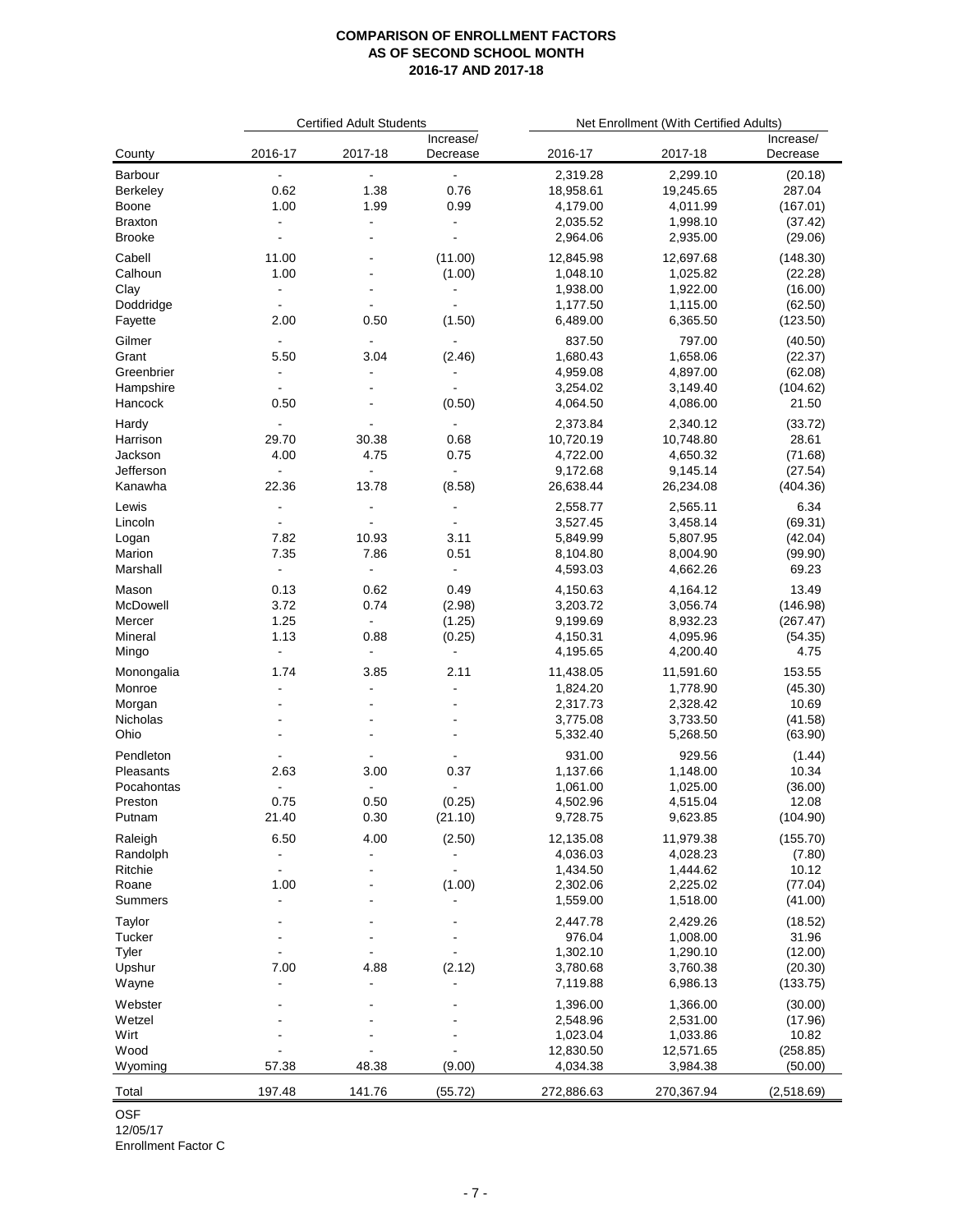|                | Additional Adjustments WVC 18-5-11 & 18-9A-2 |                |                          | Net Enrollment (With All Adjustments) |                      |            |
|----------------|----------------------------------------------|----------------|--------------------------|---------------------------------------|----------------------|------------|
|                |                                              |                | Increase/                |                                       |                      | Increase/  |
| County         | 2016-17                                      | 2017-18        | Decrease                 | 2016-17                               | 2017-18              | Decrease   |
| Barbour        | $\overline{a}$                               |                |                          | 2,319.28                              | 2,299.10             | (20.18)    |
| Berkeley       |                                              |                |                          | 18,958.61                             | 19,245.65            | 287.04     |
| Boone          |                                              |                |                          | 4,179.00                              | 4,011.99             | (167.01)   |
| <b>Braxton</b> |                                              |                |                          | 2,035.52                              | 1,998.10             | (37.42)    |
| <b>Brooke</b>  |                                              |                |                          | 2,964.06                              | 2,935.00             | (29.06)    |
| Cabell         |                                              |                | $\blacksquare$           | 12,845.98                             | 12,697.68            | (148.30)   |
| Calhoun        | 106.10                                       | 111.36         | 5.26                     | 1,154.20                              | 1,137.18             | (17.02)    |
| Clay           | $\blacksquare$                               | $\blacksquare$ | $\blacksquare$           | 1,938.00                              | 1,922.00             | (16.00)    |
| Doddridge      | 68.26                                        | 89.21          | 20.95                    | 1,245.76                              | 1,204.21             | (41.55)    |
| Fayette        | $\blacksquare$                               | $\blacksquare$ | $\blacksquare$           | 6,489.00                              | 6,365.50             | (123.50)   |
| Gilmer         | 262.91                                       | 285.49         | 22.58                    | 1,100.41                              | 1,082.49             | (17.92)    |
| Grant          | $\overline{a}$                               |                | $\overline{\phantom{a}}$ | 1,680.43                              | 1,658.06             | (22.37)    |
| Greenbrier     | $\blacksquare$                               |                | $\overline{\phantom{a}}$ | 4,959.08                              | 4,897.00             | (62.08)    |
| Hampshire      |                                              |                |                          | 3,254.02                              | 3,149.40             | (104.62)   |
| Hancock        |                                              |                |                          | 4,064.50                              | 4,086.00             | 21.50      |
|                |                                              |                |                          |                                       |                      |            |
| Hardy          |                                              |                |                          | 2,373.84                              | 2,340.12             | (33.72)    |
| Harrison       |                                              |                |                          | 10,720.19                             | 10,748.80            | 28.61      |
| Jackson        |                                              |                |                          | 4,722.00                              | 4,650.32             | (71.68)    |
| Jefferson      |                                              |                |                          | 9,172.68                              | 9,145.14             | (27.54)    |
| Kanawha        |                                              |                |                          | 26,638.44                             | 26,234.08            | (404.36)   |
| Lewis          |                                              |                |                          | 2,558.77                              | 2,565.11             | 6.34       |
| Lincoln        |                                              |                |                          | 3,527.45                              | 3,458.14             | (69.31)    |
| Logan          |                                              |                |                          | 5,849.99                              | 5,807.95             | (42.04)    |
| Marion         |                                              |                |                          | 8,104.80                              | 8,004.90             | (99.90)    |
| Marshall       |                                              |                |                          | 4,593.03                              | 4,662.26             | 69.23      |
| Mason          |                                              |                |                          | 4,150.63                              | 4,164.12             | 13.49      |
| McDowell       |                                              |                |                          | 3,203.72                              | 3,056.74             | (146.98)   |
| Mercer         |                                              |                |                          | 9,199.69                              | 8,932.23             | (267.47)   |
| Mineral        |                                              |                |                          | 4,150.31                              | 4,095.96             | (54.35)    |
|                |                                              |                |                          | 4,195.65                              | 4,200.40             | 4.75       |
| Mingo          |                                              |                |                          |                                       |                      |            |
| Monongalia     |                                              |                |                          | 11,438.05                             | 11,591.60            | 153.55     |
| Monroe         |                                              |                |                          | 1,824.20                              | 1,778.90             | (45.30)    |
| Morgan         |                                              |                |                          | 2,317.73                              | 2,328.42             | 10.69      |
| Nicholas       |                                              |                | $\blacksquare$           | 3,775.08                              | 3,733.50             | (41.58)    |
| Ohio           |                                              |                |                          | 5,332.40                              | 5,268.50             | (63.90)    |
| Pendleton      | 396.26                                       | 384.58         | (11.68)                  | 1,327.26                              | 1,314.14             | (13.12)    |
| Pleasants      | 34.97                                        | 32.16          | (2.81)                   | 1,172.63                              | 1,180.16             | 7.53       |
| Pocahontas     | 339.00                                       | 375.00         | 36.00                    | 1,400.00                              | 1,400.00             |            |
| Preston        | $\blacksquare$                               | $\blacksquare$ | $\blacksquare$           | 4,502.96                              | 4,515.04             | 12.08      |
| Putnam         |                                              |                |                          | 9,728.75                              | 9,623.85             | (104.90)   |
| Raleigh        |                                              |                |                          | 12,135.08                             | 11,979.38            | (155.70)   |
|                |                                              |                |                          |                                       |                      |            |
| Randolph       |                                              |                |                          | 4,036.03                              | 4,028.23<br>1,444.62 | (7.80)     |
| Ritchie        |                                              |                |                          | 1,434.50                              |                      | 10.12      |
| Roane          |                                              |                |                          | 2,302.06                              | 2,225.02             | (77.04)    |
| Summers        |                                              |                |                          | 1,559.00                              | 1,518.00             | (41.00)    |
| Taylor         |                                              |                |                          | 2,447.78                              | 2,429.26             | (18.52)    |
| Tucker         | 206.04                                       | 178.24         | (27.80)                  | 1,182.08                              | 1,186.24             | 4.16       |
| Tyler          | 22.09                                        | 24.18          | 2.09                     | 1,324.19                              | 1,314.28             | (9.91)     |
| Upshur         | $\blacksquare$                               | $\blacksquare$ | $\overline{\phantom{a}}$ | 3,780.68                              | 3,760.38             | (20.30)    |
| Wayne          | $\overline{\phantom{a}}$                     | $\blacksquare$ | $\blacksquare$           | 7,119.88                              | 6,986.13             | (133.75)   |
| Webster        | 1.80                                         | 15.07          | 13.27                    | 1,397.80                              | 1,381.07             | (16.73)    |
| Wetzel         | $\blacksquare$                               | $\blacksquare$ | $\blacksquare$           | 2,548.96                              | 2,531.00             | (17.96)    |
| Wirt           | 97.59                                        | 90.62          | (6.97)                   | 1,120.63                              | 1,124.48             | 3.85       |
| Wood           |                                              | $\blacksquare$ | $\blacksquare$           | 12,830.50                             | 12,571.65            | (258.85)   |
| Wyoming        |                                              |                | $\blacksquare$           | 4,034.38                              | 3,984.38             | (50.00)    |
|                |                                              |                |                          |                                       |                      |            |
| Total          | 1,535.02                                     | 1,585.91       | 50.89                    | 274,421.65                            | 271,953.85           | (2,467.80) |

OSF

12/05/17